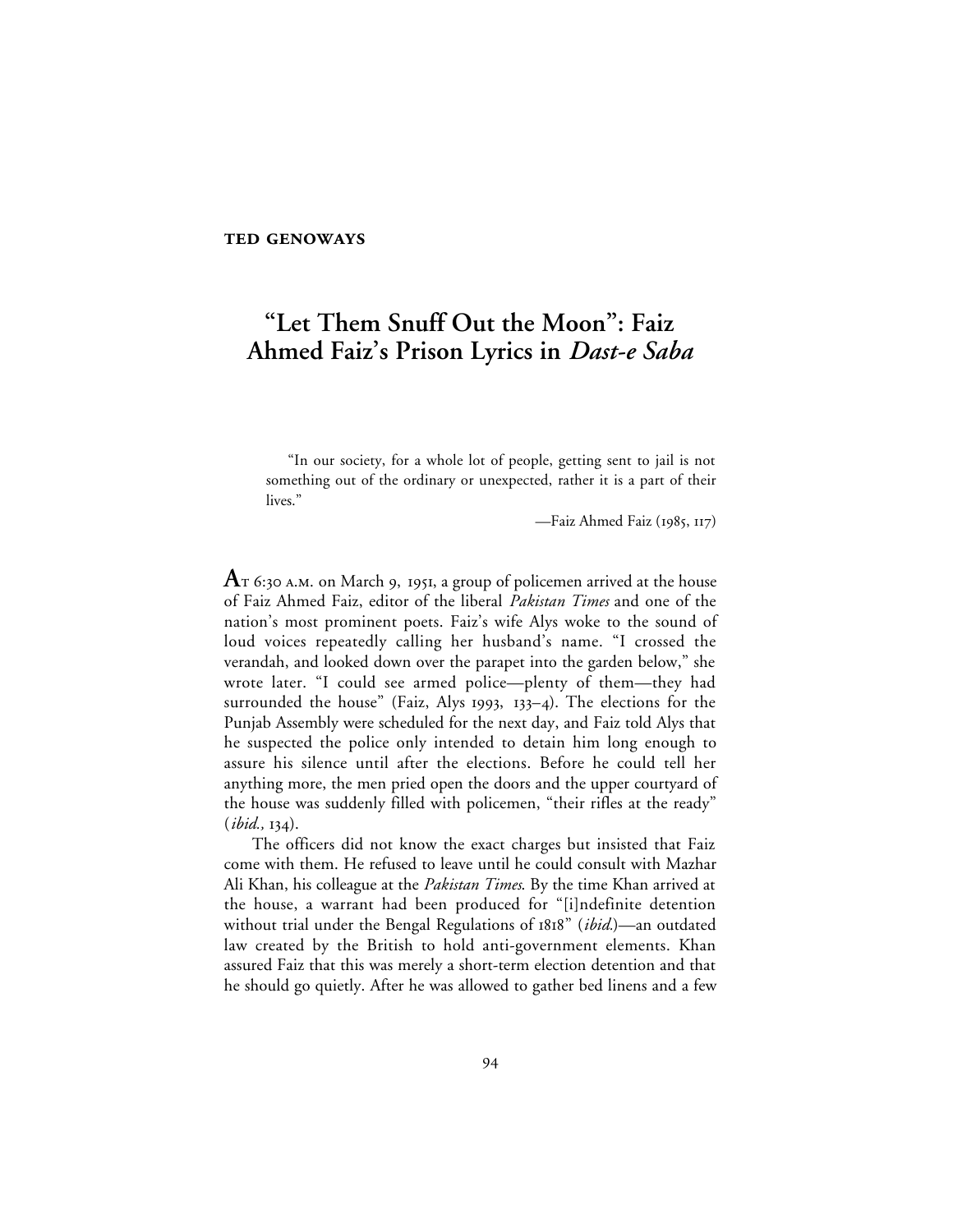clothes, Faiz was loaded into a jeep and taken to Sargodha jail, but the superintendent of the all-women's prison had not been informed of Faiz's arrival.

While the superintendent was on the phone trying to straighten out the matter, Prime Minister Liaquat Ali Khan came on the radio with an important announcement. He said that a conspiracy to overthrow the government had been uncovered and the leaders of this intended coup arrested. They were identified as Major General Akbar Khan, Chief of General Staff; his wife Nasim Akbar Khan; Brigadier Muhammed Abdul Latif Khan, Commander 52nd Brigade and Station Commander Quetta; and Faiz Ahmed Faiz. In his statement, the Prime Minister declined to "disclose publicly the details of the plans of those who were implicated in the conspiracy," citing national security concerns, but he asserted that they had intended to use "violent means" to disrupt "the stability of Pakistan"(Zaheer 1998, 1, 13; Faiz, Alys 1993, 148).

The news must have come as a shock. Faiz's political leanings were no secret, but he was no revolutionary. If anything, his politics were fiercely unpredictable—seemingly guided only by his personal convictions. He had tested his poetry readers in undivided India in by openly criticizing Gandhi in the poem "To a Political Leader," but when Gandhi was assassinated in 1948, Faiz risked the scrutiny of the Pakistani government by traveling to India to attend the funeral. He consistently supported leftist causes, but refused to join the Communist Party. He took high-profile positions as the vice president of the Trade Union Federation of Pakistan and as secretary of the Pakistan Peace Committee, but remained close with many of the country's top military leaders, with whom he had become friends when he served in the Moral Welfare Directorate of the Indian army during World War II.

Faiz had been the new nation's most visible writer, as both poet and journalist, in the years following the 1947 Partition of British India into India and Pakistan, and he had initially supported his new nation as described by Quaid-i-Azam Mohammed Ali Jinnah. However, after witnessing the communal violence in Punjab during the Partition, the assassinations or mysterious deaths of the leaders who led Pakistan to independence, the corruption and social intolerance of the new government under Prime Minister Liaquat Ali Khan, and the tyrannical rule of the police in Punjab, Faiz's early enthusiasm for the possibilities of a Muslim state quickly faded. He assumed the editorship of the *Pakistan Times* in 1947, where, V. G. Kiernan writes, he "made use of prose as well as verse to denounce obstruction at home and to champion progressive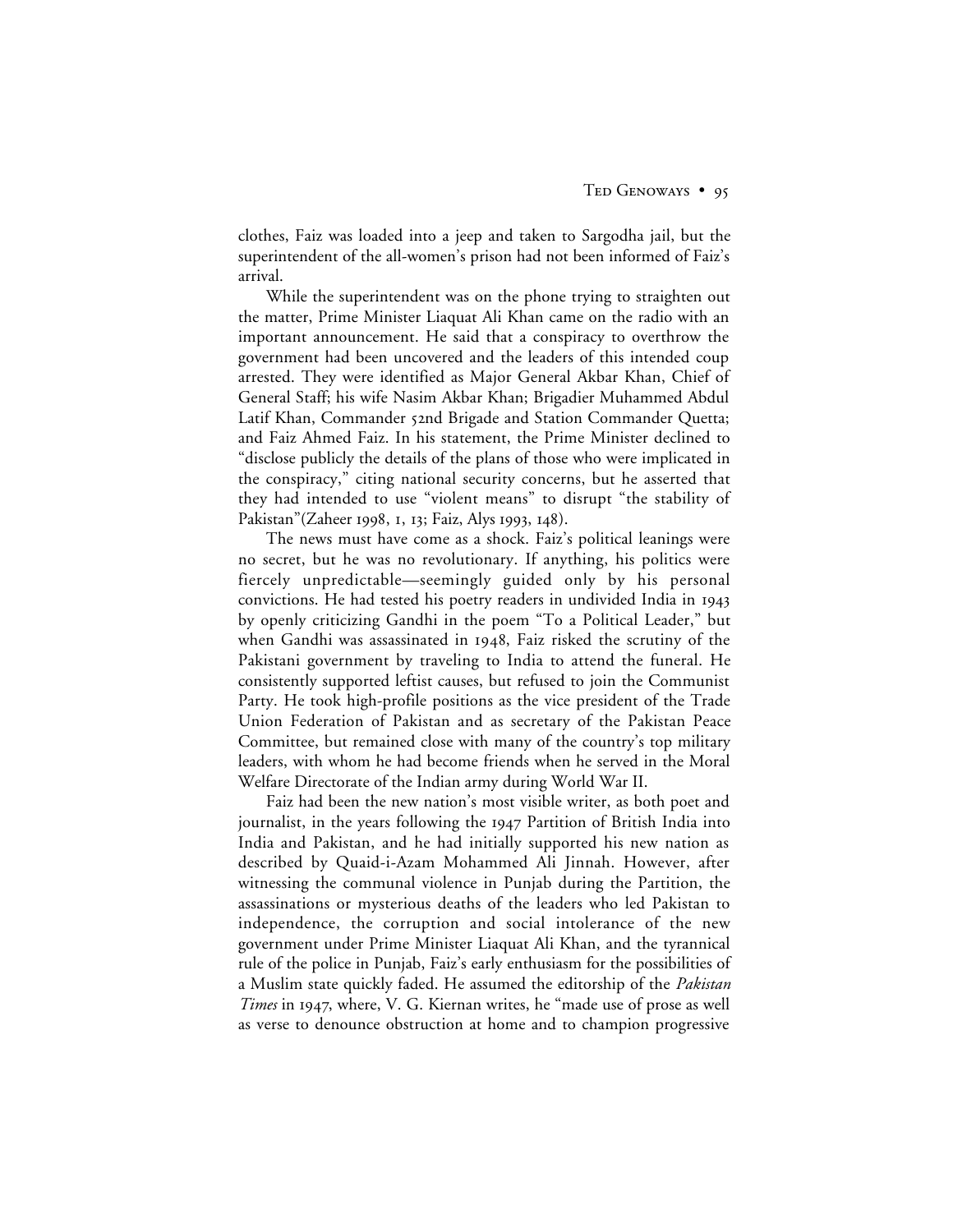causes abroad; he made his paper one whose opinions were known and quoted far and wide" (Kiernan 1971, 24). Until that very morning, however, Faiz had considered himself immune from government oppression.

The prison superintendent finally found a cell in solitary confinement for Faiz and ordered him away. For the first time, Faiz realized he would be tried for conspiracy to overthrow the government. By the next day, the *London Times* would characterize him as one of "the most dangerous and influential leftist figures in Pakistan" (March 10, 1951). Over the next two years he would face trial before a secret tribunal that held the power to condemn him to death before a firing squad; he would also compose the remarkable poems of his second book, *Dast-e Şabā* [Fingers of the Wind].

\*

In coining—or at least popularizing—the term "poetry of witness," Carolyn Forché acknowledged that this new way of categorizing poetry "presents the reader with an interesting interpretive problem" (1993, 31). Twentieth-century poetry of witness resisted the traditional division of "personal" and "political" poetry by forging a new style that wedded the two, reclaiming the right of subjective points of view to speak in opposition to the unified voice of society or the imposed voice of those in power. By the very act of opposing, however, the poet of witness enters into a dialogue, overt or covert, with his oppressor, and thus the language (the style, the form, even the imagery) of the poem is partly dictated by the conditions under which the work is written. As poet Gregory Orr writes in the introduction to *Poetry as Survival*:

Human culture "invented" or evolved the personal lyric as a means of helping individuals survive the existential crises represented by extremities of subjectivity and also by such outer circumstances as poverty, suffering, pain, illness, violence, or loss of a loved one. This survival begins when we "translate" our crises into language—where we give it symbolic expression as an unfolding drama of self and the forces that assail it. This same poem also arrays the ordering powers our shaping imagination has brought to bear on these disorderings. Thus the poem we compose (or respond to as readers) still accurately mirrors the life crisis it dramatizes, still displays life's interplay of disorder and order.

 $(2002, 4)$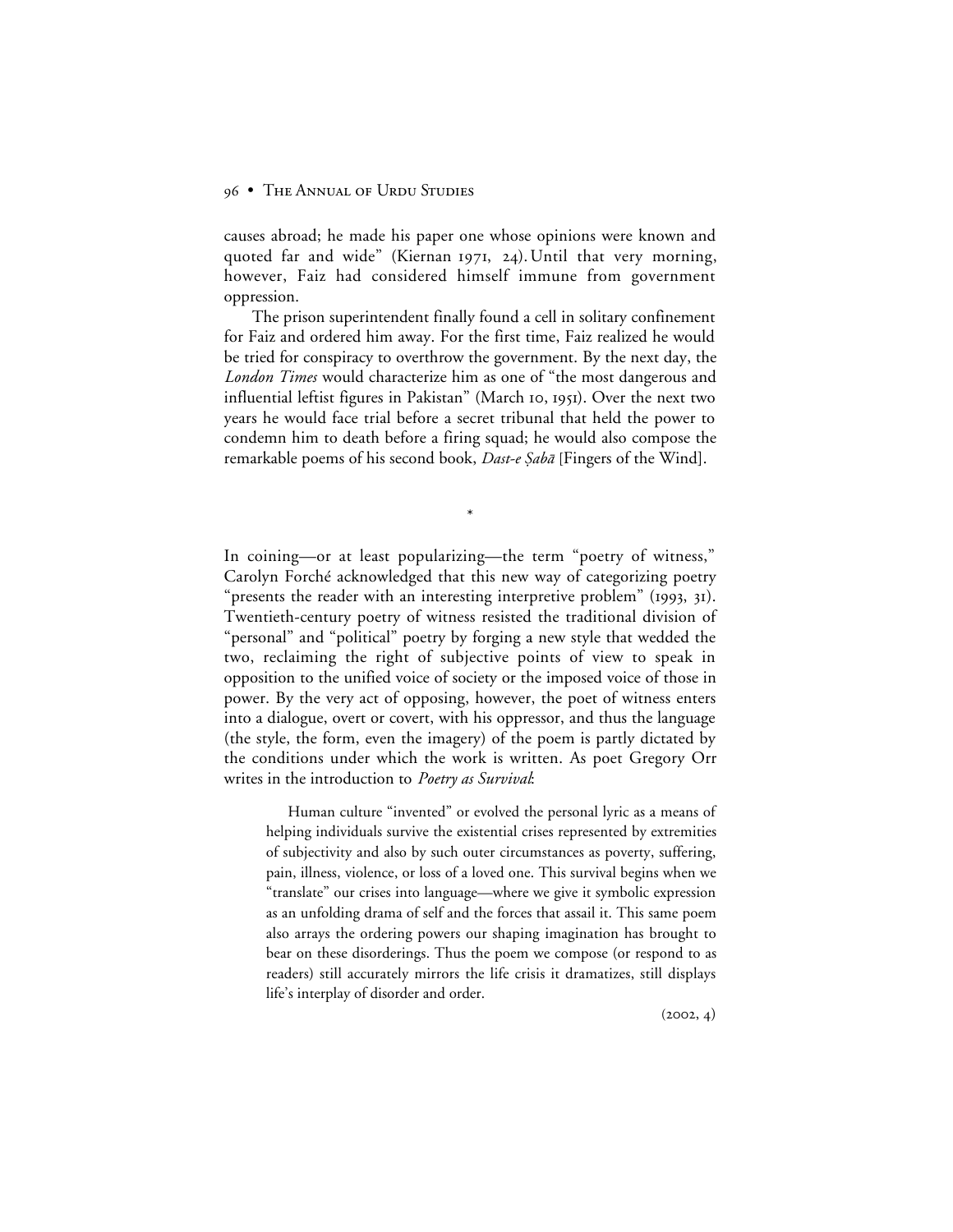The conundrum is that the crisis reflected in lyric poetry takes a necessarily individuated form—the very distinguishing feature of the lyric—thus complicating the task of determining overtly the crisis it represents. If, however, as Orr suggests, the lyric "still displays life's interplay of disorder and order," then it must not only be possible but imperative to read the lyric poem in light of the context of its production.

In his seminal essay, "Lyric Poetry and Society," Theodor W. Adorno contends that this is especially important because the content of lyric poetry is "essentially social in nature" (1974,  $57$ ). The use of private imagery and individual expression is paradoxically what distances and binds the reader to the poet by showing that the unknowability of each individual is perhaps the most singular trait we share. This interplay refuses what Adorno calls "vague feelings of universality and inclusiveness" (*ibid.*); the poet beckons us to bridge the human divide by filling in context and historical background on our own, bringing the poem back to the instant of its creation. Adorno writes:

Such a precisely specifying cast of thought is not at odds with art and does not add merely external commentary—it is in fact required by every linguistic creation. A poem's indigenous material, its patterns and ideas, cannot be exhausted through mere static contemplation.

(*ibid.*)

In the case of poetry of witness, such historicized readings become even more important as the "indigenous material" may not be entirely of the poet's choosing. Because it speaks in opposition to other voices, the lyric of witness is not the voice of the poet alone but the voice of the poet in dialogue. As such, Forché writes, "… it will take many forms. It will be impassioned or ironic. It will speak in the language of the common man or in an esoteric language of paradox or literary privilege. It will curse and it will bless..." (Forché, 1993, 46).

Furthermore, in the case of prison writings, the context of a poem's production is inseparable from its content and thus crucial to its interpretation, as material demands placed on the poet often determine defining features of the work. Miguel Hernández's famous poem "Lullaby of the Onion," for example, cannot be reasonably understood without the biographical information that he was imprisoned at the time and had learned that his wife had only bread and onions to eat, souring her breast milk and giving their newborn child colic. Without this information, these lines would be inscrutable: "Fly, child, on the double moon / of her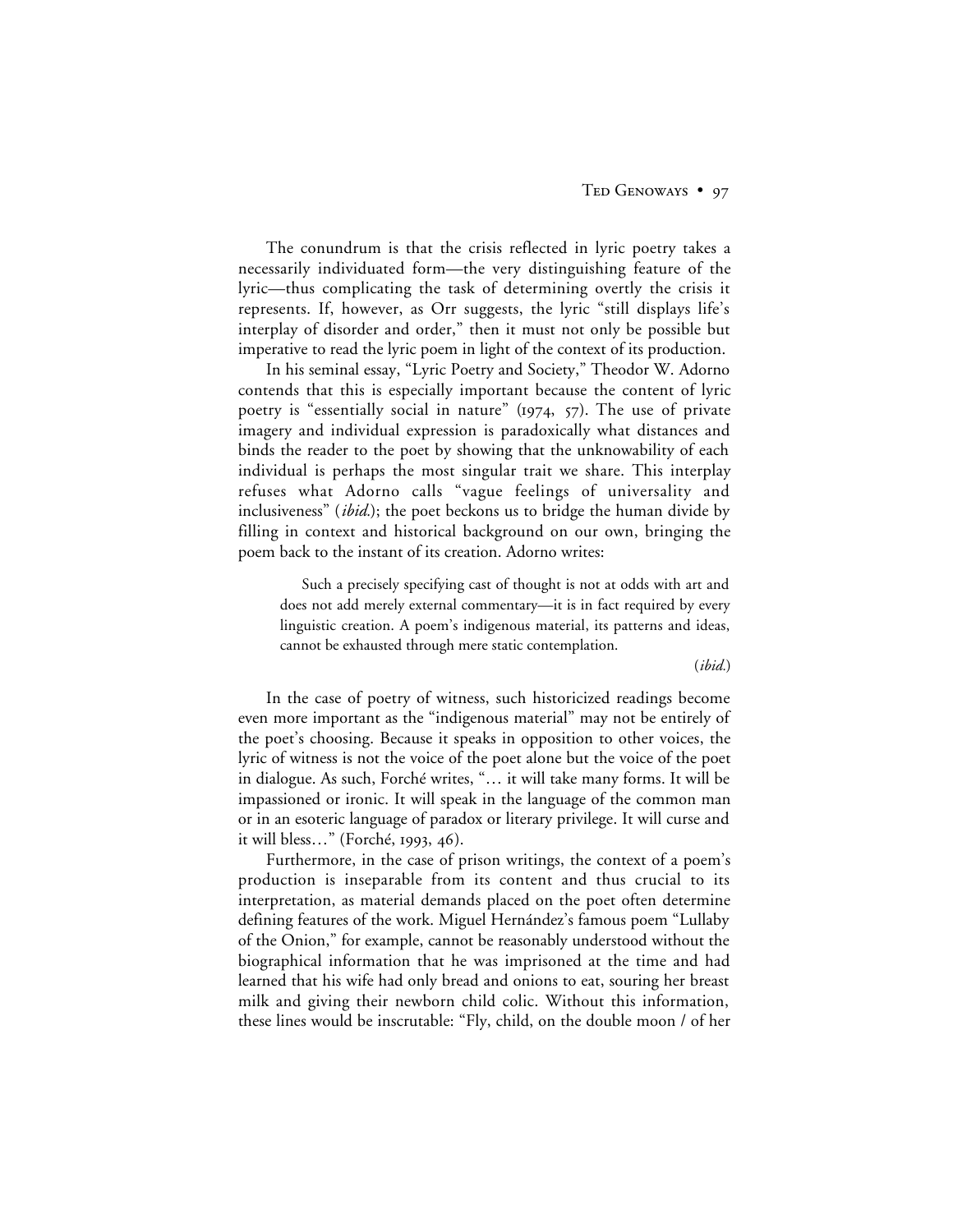breast; / though saddened by onions, / be satisfied." So essential, in fact, is this external context that nearly every edition that includes the poem—in Spanish or in translation—features the headnote provided by Hernández's first editor.<sup>1</sup>

As significant as the imposed imagery of prison life are the quotidian material demands of writing under such circumstances. One could not offer a full, legitimate interpretation of the dense, crystalline gulag short stories of Russian writer Dmitry Stonov without knowing that he was denied writing materials and was forced to use a contraband pencil nub to compose his stories in a miniature script on the inside of his unrolled cigarette papers. Is it any wonder that, in contrast to the great Russian epics of the period, Stonov's stories are highly distilled vignettes?<sup>2</sup>

Likewise, when Faiz was confined to solitary, his pen and paper confiscated, he composed  $qit$ 'as—a four-line rhymed form that he could memorize and recite. Later when he could commit his poems to paper, Faiz's writings that were sent outside the confines of the prison walls were subject to rigorous censorship. Thus he was forced to develop a covert system of images and metaphors, often drawn from the traditional forms of Persian and Urdu poetry, that would seem harmless to the unthinking eyes of the censors.

On March 12, 1984, less than six months before he died, Faiz revealed something of this private cosmology when he addressed the Asian Study Group at the British Council in Lahore. The left-leaning newspaper the *Dawn* reported that although he was "ostensibly lecturing on the cultural and social background of the classical ghazal and the evolution of contemporary Urdu literary movements," Faiz instead seemed to be laying out "a discourse on the subtle art of evading censorship." In the lecture, Faiz contended that

an entire range of symbols evoked in the Urdu ghazal have transcended successive historical periods, each time acquiring new meanings to reflect changing political, economic and social realities. Faiz then demonstrated why traditional symbols like chaman (garden), sanam (idol), sayyaad (captor) and qafas (prison) are valid today and how they can be used as a means of escaping censorship. He said that when a poet speaks of ehd-i-

 $\overline{\phantom{a}}$ <sup>1</sup>For Hernández's poetry see, Genoways 2001.

<sup>&</sup>lt;sup>2</sup>For Stonov's short stories see, Stonov and Darrell 1995.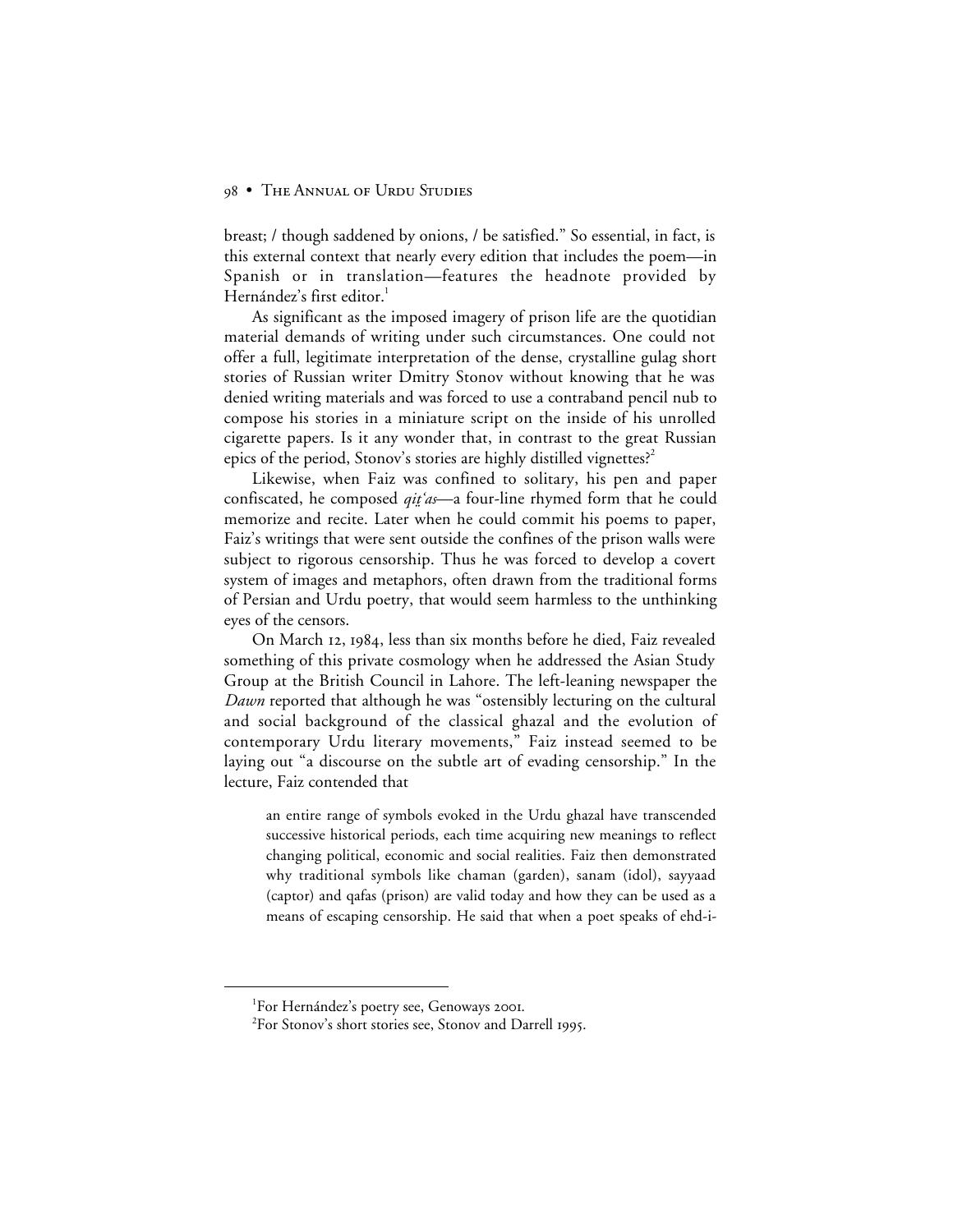junoon (period of obsession) or chaman ki udasi (sorrow of the garden) he or she is actually referring to oppression and injustice.<sup>3</sup>

Thus, the poet has left a partial key to unlocking the complicated imagery of his most lyric poems.

As Aamir Mufti suggests, however, the images in Faiz's prison poetry must not be interpreted as representative—and thus universalized—lyrics about the condition of incarceration. They must instead be read in the context of their particular historical moment of production as exemplars of

some of the central dilemmas of Urdu writing in the aftermath of the Partition of India at the moment of independence from British rule. [Faiz's poetry] represents a profound attempt to unhitch literary production from the cultural projects of either postcolonial state in order to make visible meanings that have still not been entirely reified and subsumed within the cultural logic of the nation-state system.

 $(1997, 183-4)$ 

Furthermore, by publishing the poems in Dast-e Şabā in the rough order of their composition, Faiz invites us to read the psychological evolution of his productions as they relate and respond to the shifting conditions of the nation-state system they oppose.

His earliest poems in *Dast-e Şabā* may be categorized loosely as poems of defiance, followed by a middle period of remembrance, and finally a time of loneliness and despair. Careful historical examination of the events shaping the composition of these poems provides much insight into this progression as the Rawalpindi Conspiracy trial dragged on for nearly two years and the likelihood of Faiz's conviction became increasingly certain. These events, however, do not fully define the poems, and it is equally fascinating to read the unfolding argument of Faiz's work as he develops a system of setting the true country of Pakistan—the nation promised by Jinnah before Partition—in opposition to the realized totalitarian nation-state. Thus, his poems occupy the singular space of a lyric that does not speak for the subjugated one against the oppressive many, but rather for the many ruled against the ruling few.

 $\frac{1}{3}$ <sup>3"</sup>How a Poet Escapes Censorship," *Dawn*, March 13, 1984 <http://dawn. com/events/Mughal/ 1984.htm>.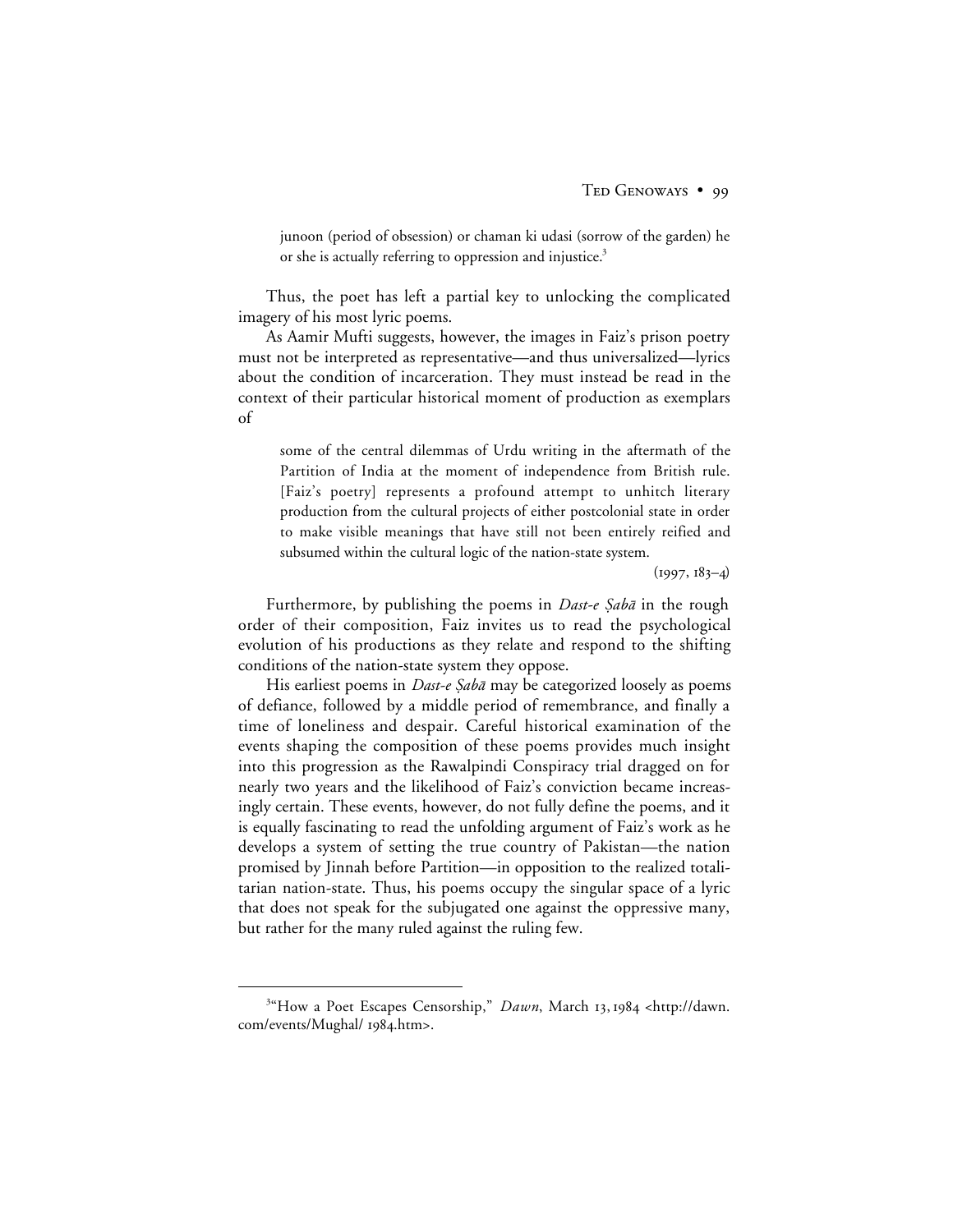For the first three months of his imprisonment, while he awaited trial, Faiz was held in solitary confinement at Sargodha then later at Lyallpur. No visitors were allowed, and he was denied all reading and writing materials. To pass the time, Faiz would recite poems he had committed to memory by Ghālib or Iqbal. Sometimes he would listen to the stories of the man in the adjacent cell, who would spin tales of genies, demons, fairies, and saints. The only poems he composed during this period were  $qit'$ tas—a form he could memorize or (according to his fellow inmates) scrawl with chunks of coal on the walls of his cell. Not surprisingly, these brief poems fluctuate between pure defiance and extreme loneliness. The best known of these is also the poem that Faiz claimed as his first prison composition:

\*

Why should I mourn if my tablet and pen are forbidden, when I have dipped my fingers in my own blood until they stain? My lips have been silenced, but what of it? For I have hidden a tongue in every round-mouthed link of my chain.<sup>4</sup>

Bravado, however, would frequently give way to longing. In another poem of this period, Faiz addresses an unnamed, absent lover. By this time, he already advocated the use of stock imagery from Persian love poetry as a way of averting the temporal—an idea fully-realized later in a poem titled "Any Lover to Any Belovèd." Nevertheless, it is hard not to believe that Faiz had his wife, from whom he was not only separated but held incommunicado, specifically in mind when he wrote:

> Of the long days when I knew you could not come,

 $\overline{4}$ <sup>4</sup>All translations are my own, based on the literal translations available in V.G. Kiernan's text and literary translations by Kiernan, Agha Shahid Ali, Shiv K. Kumar, and Naomi Lazard.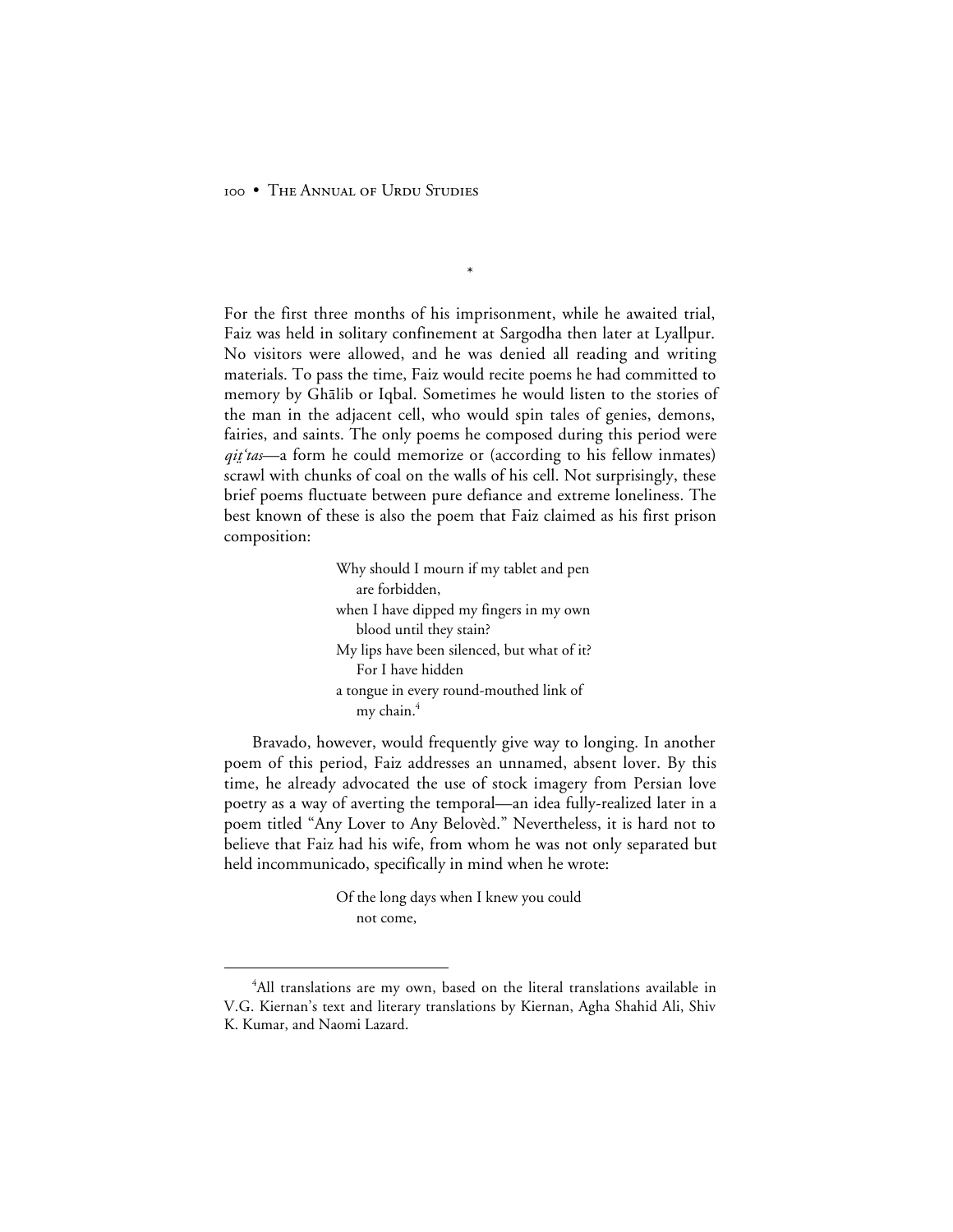don't ask if I thought of you or missed you very much. Your memory alone fills the wellspring of my mind but it is not the same as your lips, your arms, your touch.

Even here, the imprisoned lover instructs his belovèd not to ask of his longing, because—he implies—he refuses to long for her on the days when he knows that she is impossibly separated from him, and thinking of her only reminds him of his forced isolation. Thus, even in the love poems of this period, Faiz's righteous defiance pervades.

Alys, however, left to care for their two daughters, could not afford to fly in the face of officials. Rumors and conflicting accounts of Faiz's mistreatment inside the prison were excruciating, but she had to continue to have faith in his safety and work through channels to arrange a visit. "Those who came to see us brought tales of horror," she later remembered. "He was being tortured, he was on a lie detector, he had gone out of his mind" (Faiz, Alys 1993,  $48$ ).

There was good reason to fear. On April 28 the government announced that the Parliament in a secret session had passed the Rawalpindi Conspiracy Act of 1951, appointing a Special Tribunal to try the conspirators. The act declared that the trial would be held outside of Pakistan's usual legal system, and, as such, several special provisions were included, stipulating that: ) convictions would be determined by the governmentappointed Tribunal, not by a jury;  $2)$  the Tribunal would have the power to convict the accused of crimes not included in the list of charges, and all statutes of limitation on previous crimes were repealed; 3) the proceedings would be closed to the public, and the accused would be forbidden to speak to anyone but their counsel or face prosecution under the Official Secrets Act of 1923; and 4) the convictions of the Special Tribunal would be exempt from appeal or future revision and could only be overturned by pardon or reprieve from the Governor-General.<sup>5</sup>

In late May, Alys was at last permitted to see Faiz at Lyallpur, where he was still being held in solitary confinement:

He looked well, pale but cheerful, but was distressed at the sight of me. You are thin, pale. Remember I depend upon you now, be of good cheer

 $\frac{1}{5}$  ${}^{5}Z$ aheer (1998) reprints the entire Act, 305–9.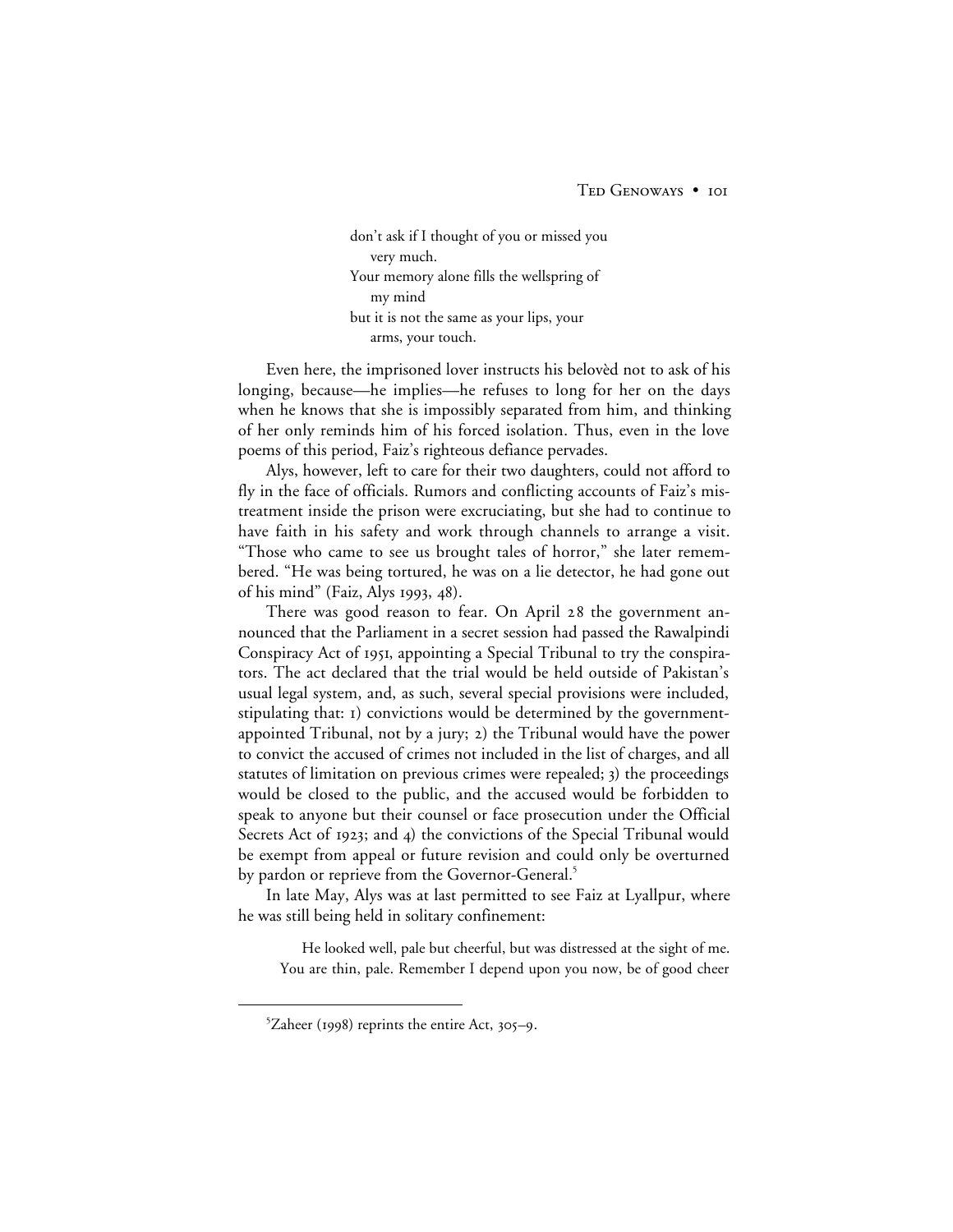and courage—we have a battle to fight. The girls clung to him. We said goodbye and the long trial began.

 $(Faiz, Alys 1993, 49)$ 

On June 4, all those accused under the Rawalpindi Conspiracy Act were officially charged, boarded onto a specially commissioned train under armed guard, and then transferred to the Hyderabad jail. The walls of the prison were raised higher in preparation for their arrival. Additional police were hired to guard the jail. All gates were electrified. But when Faiz wrote to Alys on June 7, he made it sound as if they were honored guests.

How grandly we traveled! We had everything—the only thing missing was a brass band! The moment we boarded the train it felt as if all our troubles had vanished. The joy of travelling, the pleasure of seeing the world again, the elegant meal—so many delightful things happened to us all at once. For the first time since that distant day when they suddenly took me away from home, we had a really delicious meal—roast chicken, pulao, fruit cocktail, and ice cream. (Unfortunately, I didn't have an appetite.) But the best thing of all was to have some human company—the most cherished thing in the world—something we had been denied for so long….

Our home in the jail is not bad. We have enough to eat. It doesn't get too hot either. Anyway, the worst days are over. Whatever else may happen, I need not fear being put into solitary confinement again. Nor is there any reason to fear further interrogation by the police. My life and my self-respect are intact. Now I can put before me your picture—and the children's—and smile. My heart no longer aches thinking of you the way it used to. I am now more than ever convinced that in spite of everything life is wonderful—and also very lovely.

#### (Faiz 1985, 118)

This ebullience appears to have been real. Among those brought to Hyderabad with Faiz was Major Muhammad Ishaque, an old friend, who had been arrested on April 27. He later remembered being "relieved" when he saw Faiz for the first time in jail, after months of "rumours and strange agonizing stories" about the brutal treatment he was receiving at the hands of the police. "He had the same smiling face and the same glitter in his eyes," Ishaque wrote. "Around him was the same aura of the smiling Buddha and all-embracing love which is so familiar to all those who know him" (Ishaque  $1989, 44$ ).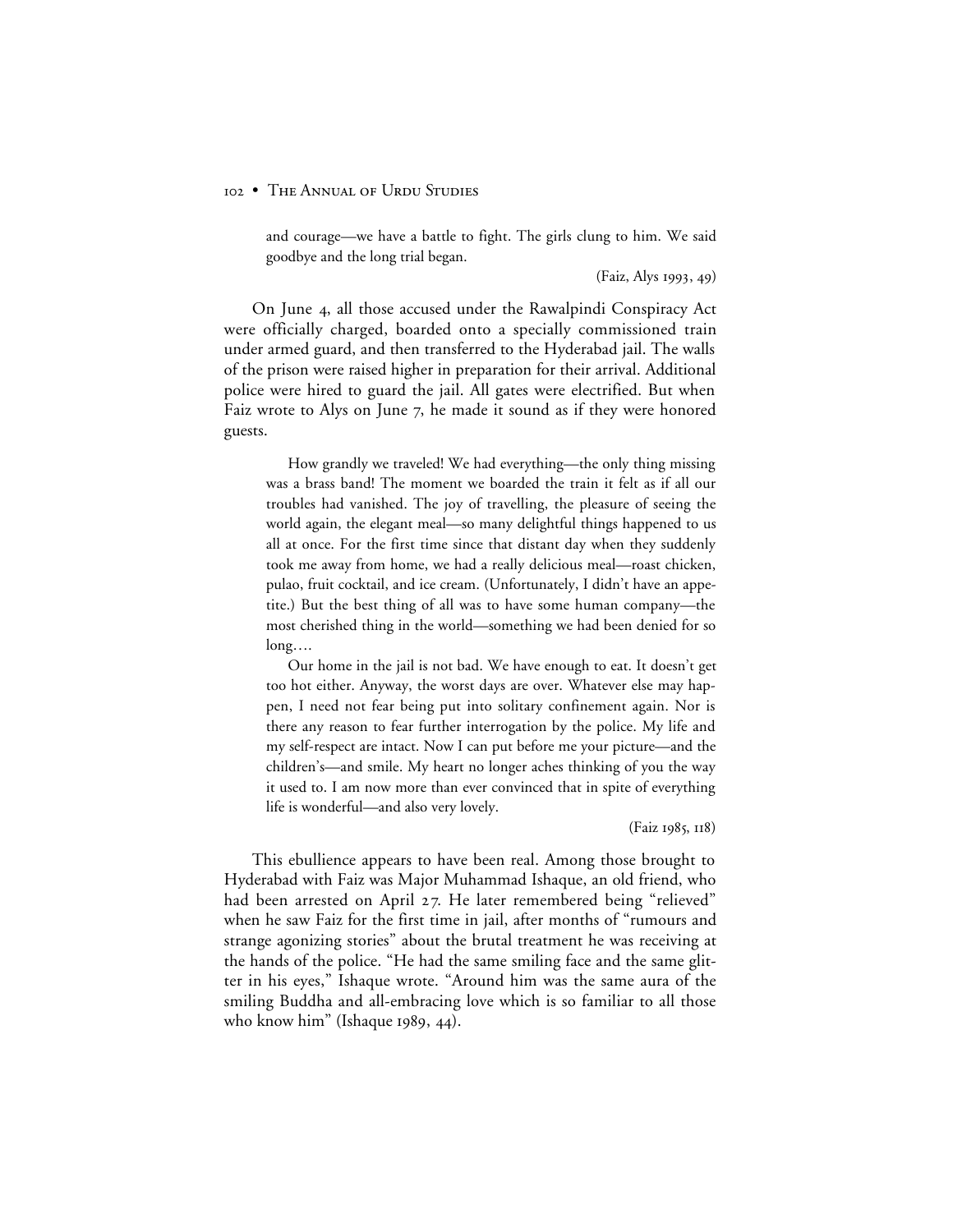For a brief time, this joy of "human company" brought a spark of creativity. On June 14 Faiz wrote to Alys, "I have just finished my sixth poem after being arrested. That means I have written twice as much in the past three months as I had written in the previous three years"  $(1985, 1985)$ ). But soon inspiration was subsumed by constant talk of the upcoming tribunal, meeting with lawyers, preparing for a defense. "[It] becomes hard to engage in quiet reflection," he told Alys. "Besides, we are now busy preparing for the trial and there is little free time available" (*ibid.*). Once the trial began, however, Faiz's attention returned unexpectedly to his poetry. "Human mind works so strangely!" he wrote to Alys on June  $24:$ 

For the past three months my mind constantly worried about this case. But now that the case has started, I feel not the slightest interest in its proceedings. Again and again I remind myself that it's a very grave matter and that one should take it quite seriously. But my heart remains unaffected. It all appears like an unreal and totally silly play which will one day come to an end as suddenly, and without reason, as it started. Like my arrest and imprisonment, this case too has no cause or justification.

(*ibid.*)

Soon after the official commencement of the trial, Alys was notified that she could come to Hyderabad for her first visit, but before she could start out she received a telegram from Faiz saying only, "Don't come yet." Inside the prison, the accused men had been told that they could only see their families through an iron grate. The prisoners refused to leave their cells to attend the trial. After a brief standoff and interruption of the proceedings, the prisoners were allowed to see their families in locked meeting rooms monitored by two armed guards. All conversations would be transcribed (Faiz, Alys 1993,  $\zeta$ o).

When Alys at last received word to come, she crossed the Sindh desert alone in the middle of summer in the crushing heat of a secondclass railcar until she arrived at last at the station and was taken to the jail gates.

So this was Hyderabad and these were the grey prison walls, and here in the compound was the whipping post. I was to grow to know it all so well. The dreary Dak bungalow, where the lawyers stayed and where food was cooked for us on payment. The cool desert breeze after nightfall. The Victoria carriage which would take me to the jail gates. The sound of the bolts being drawn, the small door through which I entered. The Superin-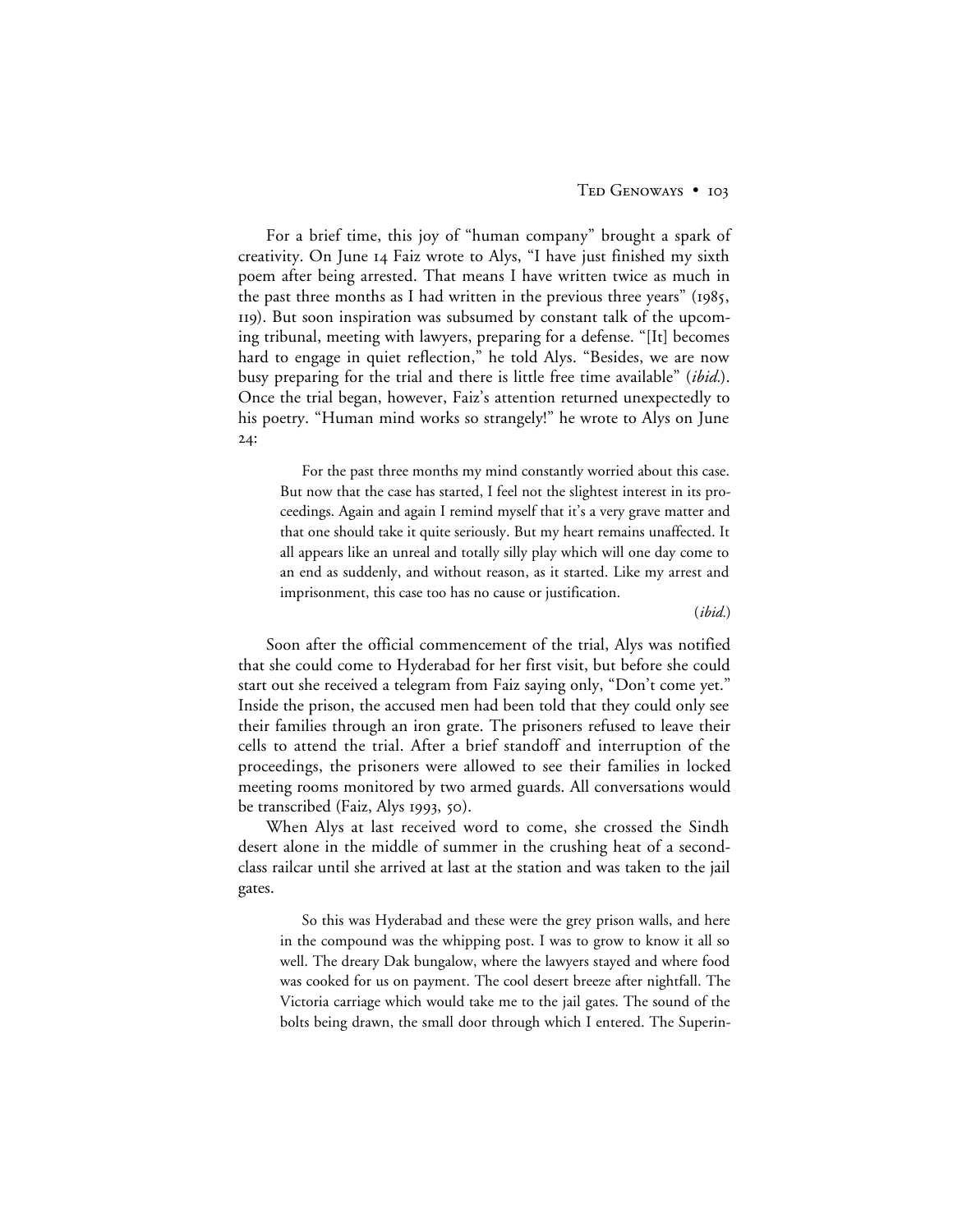tendent's room, the arrival of the CID officers. The arrival of Prisoner No. 13. Can't you change your number? Make it 12B? Faiz laughed, and asked what difference a number made. It hardly did.

 $(ibid., 5I)$ 

After the first visit from Alys—with its mix of joy and longing—Faiz composed this ghazal of self-encouragement:

> When time starts to heal memory's scars, I make excuses to think of you for hours. When the words of my belovèd break into flower, every woman begins to brush out her hair. When I walk down your street, even now, I see old friends in place of where strangers are. When exiles whisper of their homelands to the wind, tears fill the eyes of the morning hours. When our lips are sewn closed, the air rings still louder with these songs of ours. When prison doors lock me behind night's bars, inside my heart, O Faiz, it is bright with stars.

This poem is written in the strictly formal style of the Persian ghazal, attending to all the requirements of the form: the parallel structure (which translates as anaphora, though the reflexive structure of Urdu arranges those repetitions at the end of each couplet in the original), a rhyme introduced at the end of each of the first four lines and repeated at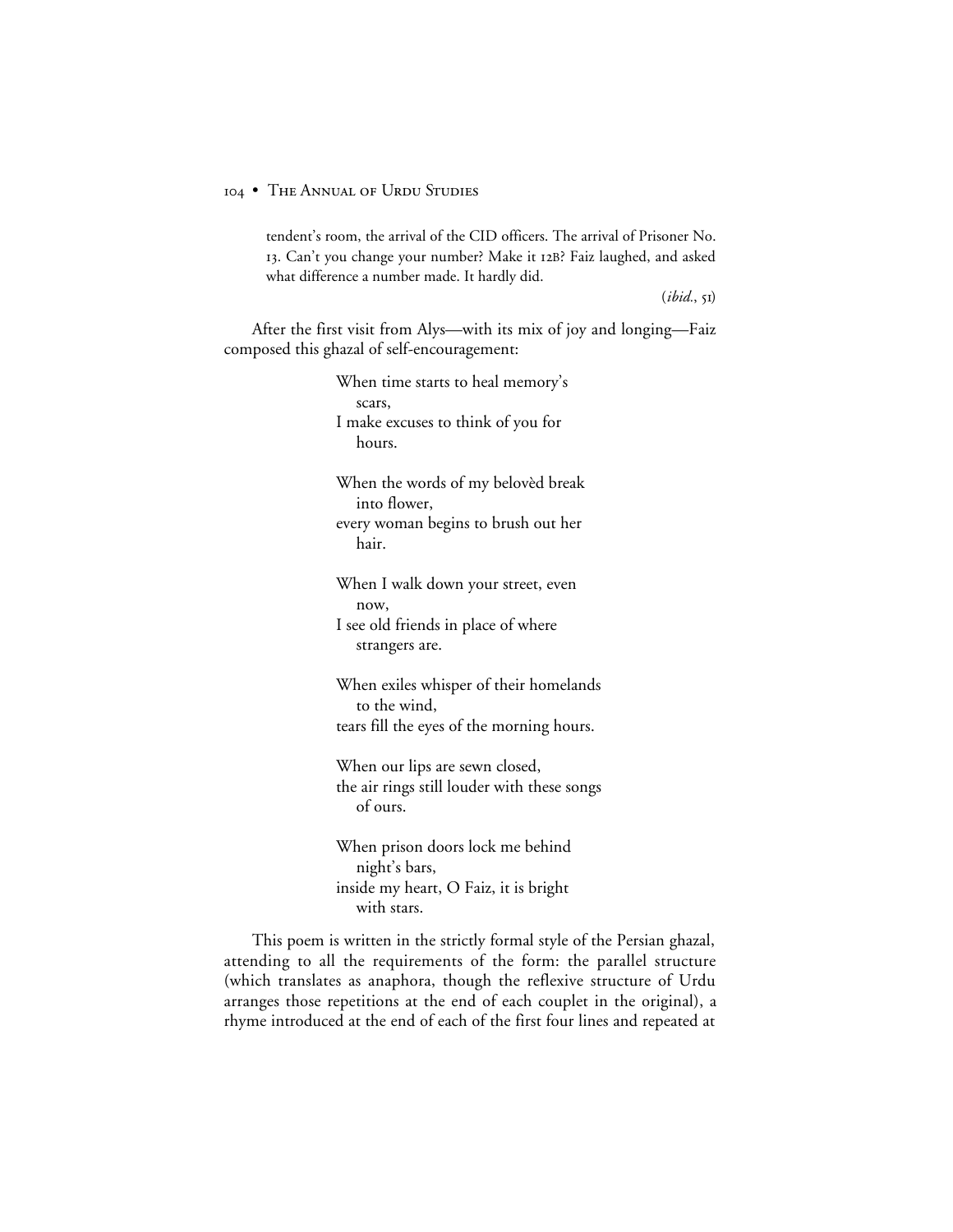the end of each following couplet, and use of the poet's name in the final couplet. Other more stylistic conventions are also followed; the second line of each couplet complicates or contradicts the first line, and each individual couplet could potentially stand apart as its own poem.

Choosing this form, Faiz allies himself with a form that extends back to the seventh century. Hundreds of Persian poets—Hāfiz and Rūmī best known among them—wrote in this form from 1100 to 1500; its dominance as the major mode of love poetry in the region could be likened to the preponderance of love sonnets in English for the two hundred years following. Predominantly used for love poetry or for spiritual contemplation reached by drinking wine, the form is nevertheless almost always melancholy. The very name derives from what Kashmiri poet and Faiz translator Agha Shahid Ali called "the cry of the gazelle when it is cornered in a hunt and knows it will die" (Ali 2000, 3). Aside from its topical history, the form also encourages grand associative leaps from one couplet to the next—a style that Ralph Waldo Emerson famously complained was like the unstrung beads of a necklace, but which Ali called "ravishing disunities," adding that despite their apparent disparity, "there is a cultural unity—created by the audience's shared assumptions and expectations. There is a contrapuntal air" (see Padgett 1987, 87; Ali, 5).

These shared assumptions create the specific context in which the poem is written; thus, it must be remembered that the poems of this period were written for three defined audiences: his fellow inmates, his friends and family on the outside, and the general readership of Pakistan. These audiences were not only aware of the long history that Faiz was writing in, but also the social moment he was describing. As such, the lyric gesture in these poems is not an expression of isolation, so much as recognition of a degree of intimacy beyond the need for exposition or even narrative.

Though it may seem hard to believe, prison officials at Hyderabad allowed Faiz to give readings to his fellow inmates twice a month. Muhammad Ishaque, who lived in the cell next to Faiz's, was entrusted with bringing the poet's notebooks to each reading, a charge he carried out with great pomp and mock pageantry:

When the other companions saw us walking in a procession, a wave of happiness used to spread all round. This was because in jail, the occasion of the recital of Faiz's fresh poetry was tantamount to a festival. Then we walked in a style that provided a humourous occasion for merriment. Faiz Sahib sauntering smilingly, anxiously and coyly trudging along and I, like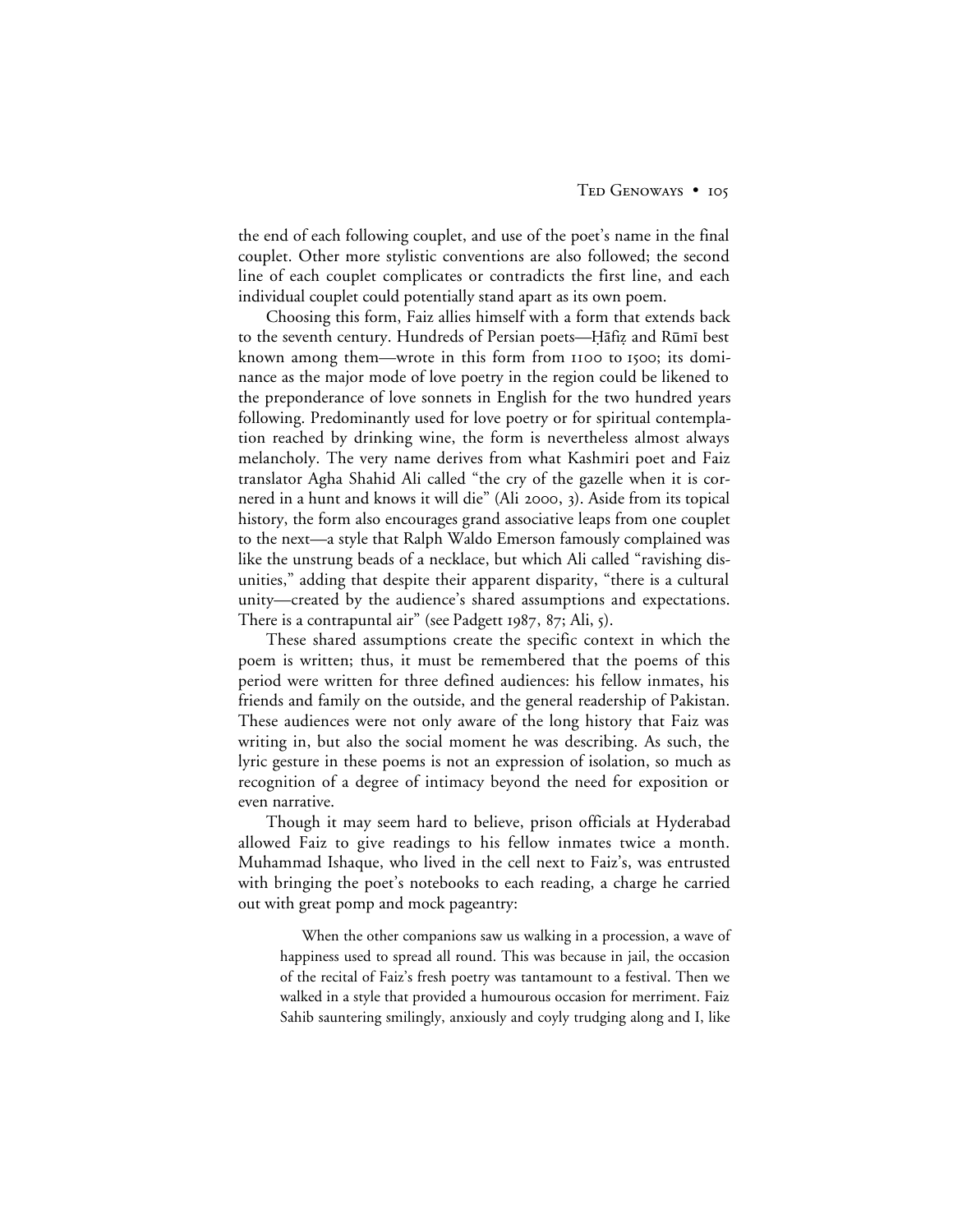a formidable villager, stiff necked, with my nose high up in the air, looking over the heads of others, proved quite a sight. Not until Faiz Sahib was seated and had been presented the book of verses with due decorum, did I relax or smile.

 $(Ishaque 1989, 47)$ 

These sessions may have begun with great humor, but the seriousness of Faiz's verses soon shifted the tone. Poem's like "The Execution Yard (A Song)" were clearly intended to stoke the political fires of his fellow inmates:

Where the road of longing leads us, we will see tomorrow.

This night will pass, and this too we will see tomorrow.

Don't fear, my heart; we will see day's shining face tomorrow. Let the drinker's thirst for wine slowly sharpen:

we will see how long they deny the fierce grapevine tomorrow; we will see how long they refuse the cup and flask tomorrow.

Let the summons come to the assembly from the Street of Scorn: we will see who is stopped by idle threats tomorrow;

we will see who is strong enough to return tomorrow.

Today men of heart go to test their spirits and their faith:

let them bring an army of enemies, we will meet them tomorrow;

let them come to the execution yard, we will join the spectacle tomorrow.

No matter how heavy this last hour may seem, my friend: we will see the light hidden tonight shine brightly tomorrow; we will see the morning-star sparkle as today edges into tomorrow.

Though it may seem remarkable that guards allowed such poems to be read, Faiz was able to avoid repercussions by the use of certain stock images from Persian and Urdu poetry.

In "The Execution Yard," the familiar character of the drinker is positioned as the central figure of the poem, though he can clearly be read as the accused inmates. Likewise, calling for a summons "to the assembly from the Street of Scorn" would appear to be a direct appeal for the people of Pakistan to revolt against the General Assembly, but, in fact, "the assembly" and the "Street of Scorn" are familiar tropes in Urdu poetry. As V. G. Kiernan writes: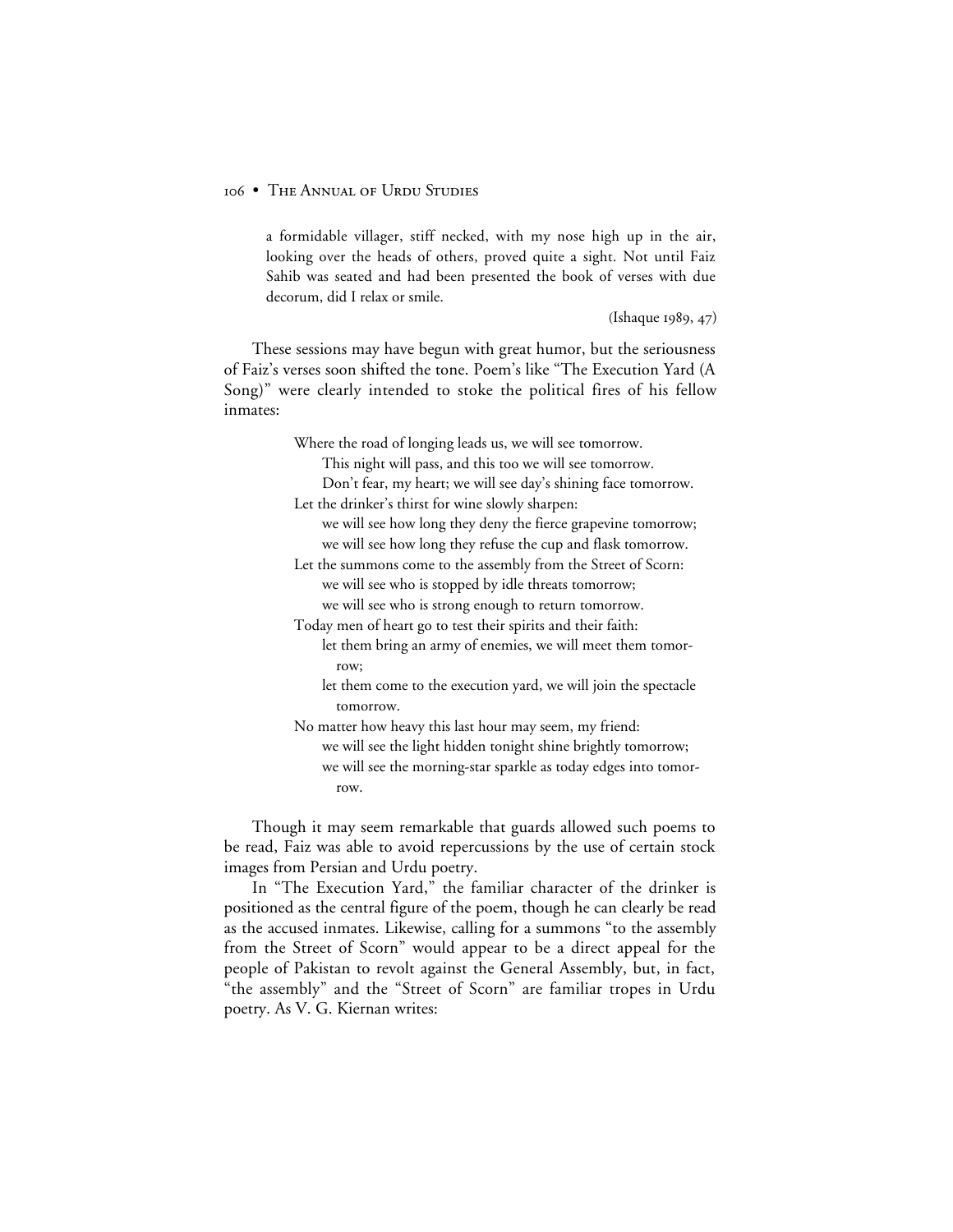So much of the spirit and tone of Urdu poetry derives from Persian tradition that this ancestry must often be kept in mind, even when a poet like Faiz is alluding to quite contemporary matters. Verse forms and metres, besides diction, have helped to preserve continuity; and, still more strikingly, a common stock of imagery, which can be varied and recomposed inexhaustibly.

 $(1971, 32)$ 

Thus, the poem's tropes are predicated on a scheme of acknowledged fictions which Faiz then works to reshape into a new but still recognizable context. The assembly, familiar to readers as the fictive circle to which all poem's are recited, can double for the direct reference to the General Assembly. "The poet's world," writes Kiernan, "is an imaginary city … [and] in this city there is always a 'Ku-e malamat,' or 'Street of Reproach'" (*ibid.*, 34), which in earlier times referred to the wrong side of town where the prostitutes and dancers and poets lived, but which could be read more literally as the restless streets of Pakistan.

So effective was this subversion, that the censors permitted Alys to carry copies with her from Hyderabad, always with "the pompous rubber stamp, 'Passed by the Censor, Rawalpindi Conspiracy Case Tribunal,' then the Registrar's signature, plus the date" (Faiz, Alys 1993, 45). When she returned, friends gathered to hear news of Faiz's well-being and listen to his latest poems. Alys remembered, that "poems were copied as they came, and it was obvious to all that this was to prove the richest period in Faiz's poetry. Magazines vied for the poems, and they were bargained for, couplets were on everyone's lips" (*ibid.*, 52). Though the rhetoric heated up within the sealed courtroom, Faiz grew increasingly serene. He joked with Alys on July 2:

I sometimes fear I might turn into a saint by the time I get out of the jail. Nothing bothers me. All the lies, the deceits, the false accusations which used to bother me so much in the past—now when I think of them I only laugh. In fact, in a way, I find delight in them. . . . These days, after the evening meal, I teach my friends Ghalib's poetry. I find it very enjoyable. I don't mean to boast but I think I'm a very good teacher. I should never have left the job at the college and joined the army. Well, I'm now resolved that when this stupid case is all over, I shall only read and write.

 $(1985, 120 - 1)$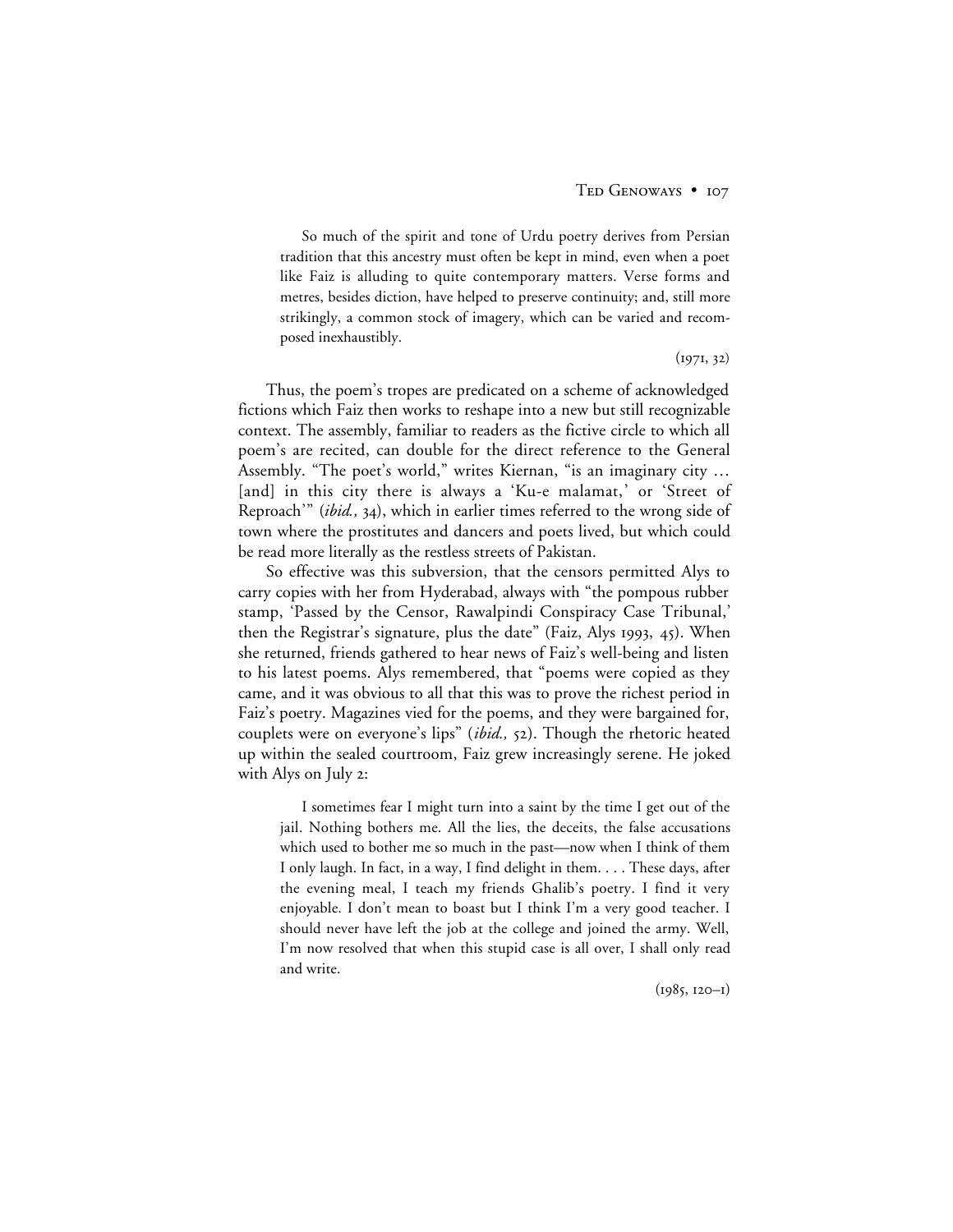Though he often felt the urge to write during those first days of his confinement, it had been impossible for Faiz to preserve the poetry that came to him. Now he was able to record his memories of the experience in longer, more complex poems written in alternating rhymes, such as those in "Ghazal":

\*

Among the sun's cooling embers, the evening star turns to cinder. Night unfurls its curtain, cloistering the devout.

Will no one shout in defiance?—nearly a lifetime has passed,

since heaven ordered the caravan of day and night driven out.

To quell memories of friends and shared wine,

they outlaw the moon by night and disallow the day its clouds. But the morning breeze comes again tapping the prison door: *Dawn is breaking—tell your heart not to doubt.*

 $(1954, 49)$ 

Such poems show his growing mastery and manipulation of the stock imagery of the evening star, wine drinkers, and the prison door. Faiz found prison life to be "a fundamental experience" (1989, 29), which had the unexpected effect of focusing and concentrating his talents—an experience he later likened to being in love:

The first thing is that, like the dawn of love, all the sensations are again aroused and the mistiness of the early morning and evening, the blue of the sky, the gentleness of the breeze return with the same sense of wonder. And the second thing that happens is that the time and distances of the outside world are negated; the sense of distance and nearness is obliterated in such a way that a single moment weighs on the mind like the day of judgement and sometime [*sic*] the occurrences of a century seem to be like the happenings of yesterday. The third thing is that in the vastness of separation, one gets more time for reading and thinking and for decorating the bride of creativity.

(*ibid.*)

The trial, however, would prove grueling. The accused were forced to spend "hours of sitting as prisoners on our haunches before the Special Tribunal," Syed Sajjad Zaheer later remembered, "hearing the statements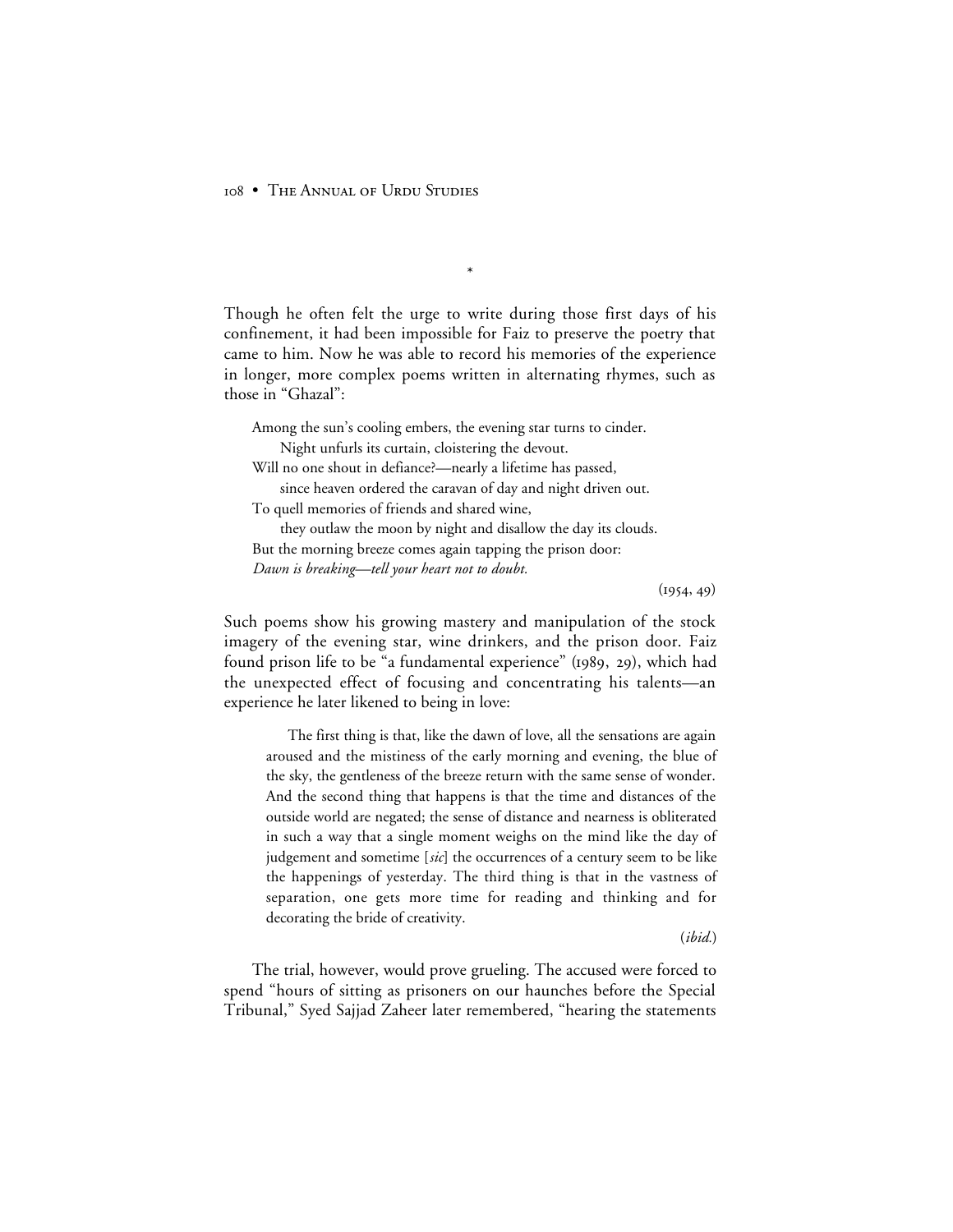of the witnesses, the arguments of the lawyers, and the legal hair-splittings of the learned judges" (1989, 41). All the time they were aware of the Prime Minister's growing desire to see them executed; in their rallies, in government pamphlets, and in editorials run under banner headlines in special issues of newspapers, the men Ishaque called "the toadies of the government" were "demanding … our death by a firing squad" (Ishaque  $1989, 45$ .

In mid-July, Faiz's brother Tufail came with his wife Sarwar and their two daughters to visit him at Hyderabad. Tufail had been unwell but was desperate to see his brother. The arduous journey by train across the desert, however, had taken its toll; on the morning of July 18, while still in the city, Tufail suffered a fatal heart attack during his morning prayers. A call came to the *Pakistan Times*, and Mazhar, Faiz's replacement there as editor, was forced to tell Alys the news that Tufail had died from "heartbreak" (Faiz, Alys 1993, 55). By all accounts, Faiz was never again completely lighthearted, and Ishaque believed that Tufail's death was the reason "that in the latter part of *Dast-e Şabā*, there is no such abundance of passion and zest, which is found in the first part" (Ishaque 1989, 50).

Instead the poems of the middle period turn more toward poems of sorrow and remembrance. No longer defiant, poems such as "These Days of Manacle and Stake" employ a different rhetorical strategy though they share formal similarities to the earlier poetry:

> These days of waiting lie down every path. These days of spring are not really the days of spring. These days of praying for bread weigh on my heart. These days of suffering test the belovèd's beauty. Bless the moment that brings a dear friend's face to mind; these days quiet the disquieted heart. When there is no wine, no one to share it, what use these days of watching clouds move over the mountain? If no friends are allowed, what good these days when shadows dance among the cypress and chenar-trees? The scars of my heart ached like this long ago, but now these days away from friends are something different. These days are days of ecstasy now, of manacle and stake now. These days are days of free will now, of coercion now. The cage is under your command, but you do not command these days when the garden brightens into rose-fire. No trap can stop the dervish of morning breezes.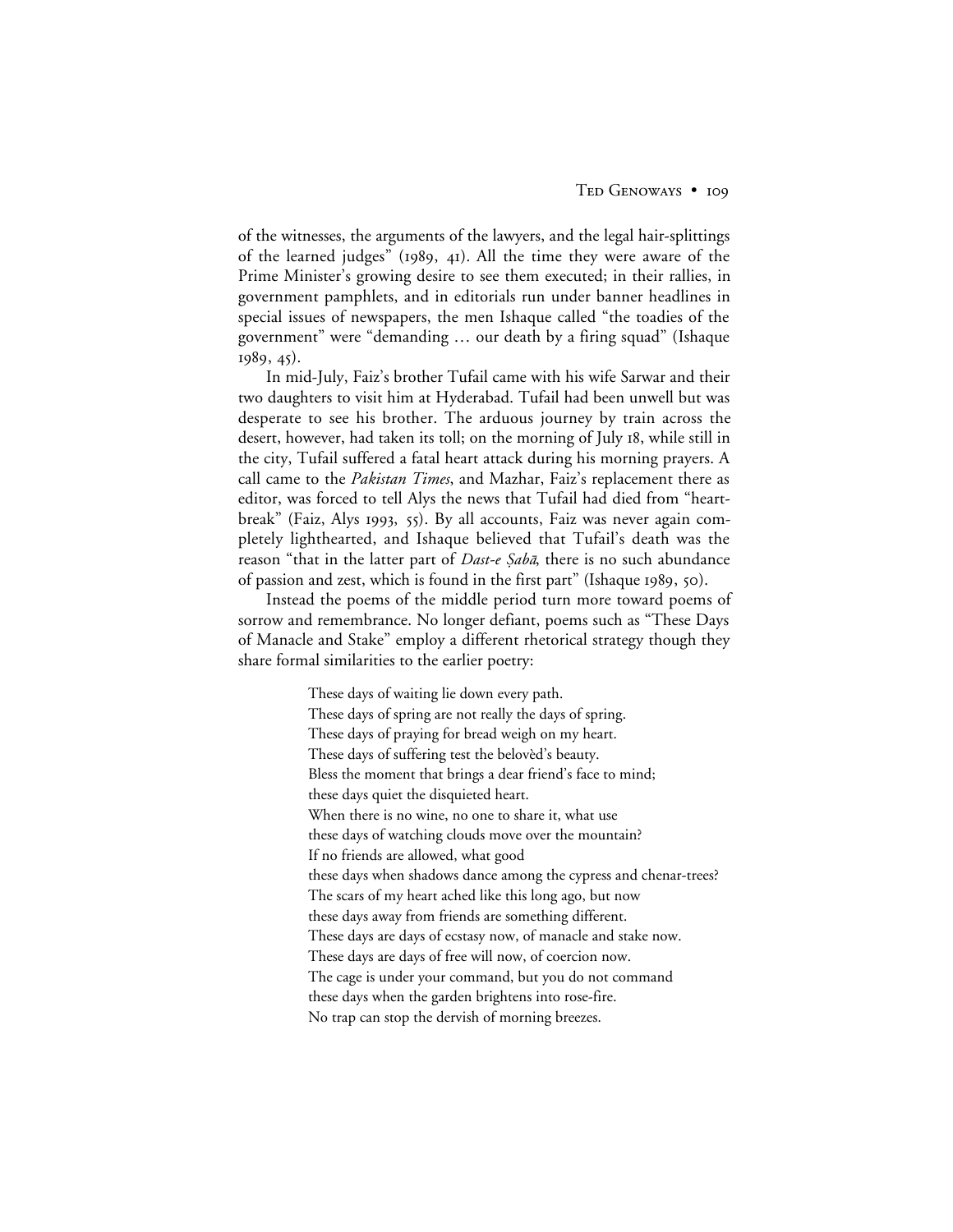These days of spring can't be made prisoner by a snare. No matter that I can't see it myself. Others will see these days of the brilliant garden and the singing nightingale.

The poet no longer challenges his oppressors, as he did in "The Execution Yard," to "bring an army of enemies, we will meet them tomorrow." The insistence of personal freedom has devolved now to asserting the dominion of nature over the dictates of petty rulers. Faiz concedes now that "the cage is under your command" and that the August days of spring would arrive and pass without him.

Then on 16 October 1951, the unexpected occurred. Just as Prime Minister Liaquat Ali Khan was expected to make an important announcement before a large crowd gathered at the Municipal Park in Rawalpindi, he was assassinated by Saad Akbar. The assassin was immediately riddled with bullets by the Prime Minister's bodyguards, leading to speculation that his guards were party to the murder. Many suspected that Khan's Deputy Prime Minister Khawaja Nazimuddin, who quickly stepped in to fill Khan's post, had ordered the assassination.

There was brief hope that Khan's death could be an opportunity to halt the conspiracy trial. Progressives within Pakistan and around the world—including Paul Robeson and Howard Fast in the United States—sent letters to Nazimuddin to appeal for Faiz's release. Instead, scrutiny was stepped up in the Rawalpindi Conspiracy; the fact that the murder took place in Rawalpindi, after all, only seemed to confirm their guilt. On October 28, the day of their tenth wedding anniversary, Alys wrote to Faiz to tell him that she was under constant surveillance:

The general public censures the CID and the police very strongly for Liaquat's death and they in their turn circulate all kind of rumours which no one of course believes. In the normal way, upon my return, the "guests" are at the gate. Sitting two at a time, sometimes even three—and yet they couldn't save Liaquat!

(Faiz 1985, 122)

Faiz sank deeper into despair, but once again he turned—through his poetry—to remembrances of the past, rather than events of the day. Most famously, he composed that summer a poem that would come to symbolize Pakistan's long struggle for independence and true self-rule. "The Dawn of Freedom (August 1947)" turns back to the moment of Partition and with knowledge of recent events asks whether the "severing" of Partition was the solution to Muslim problems after all: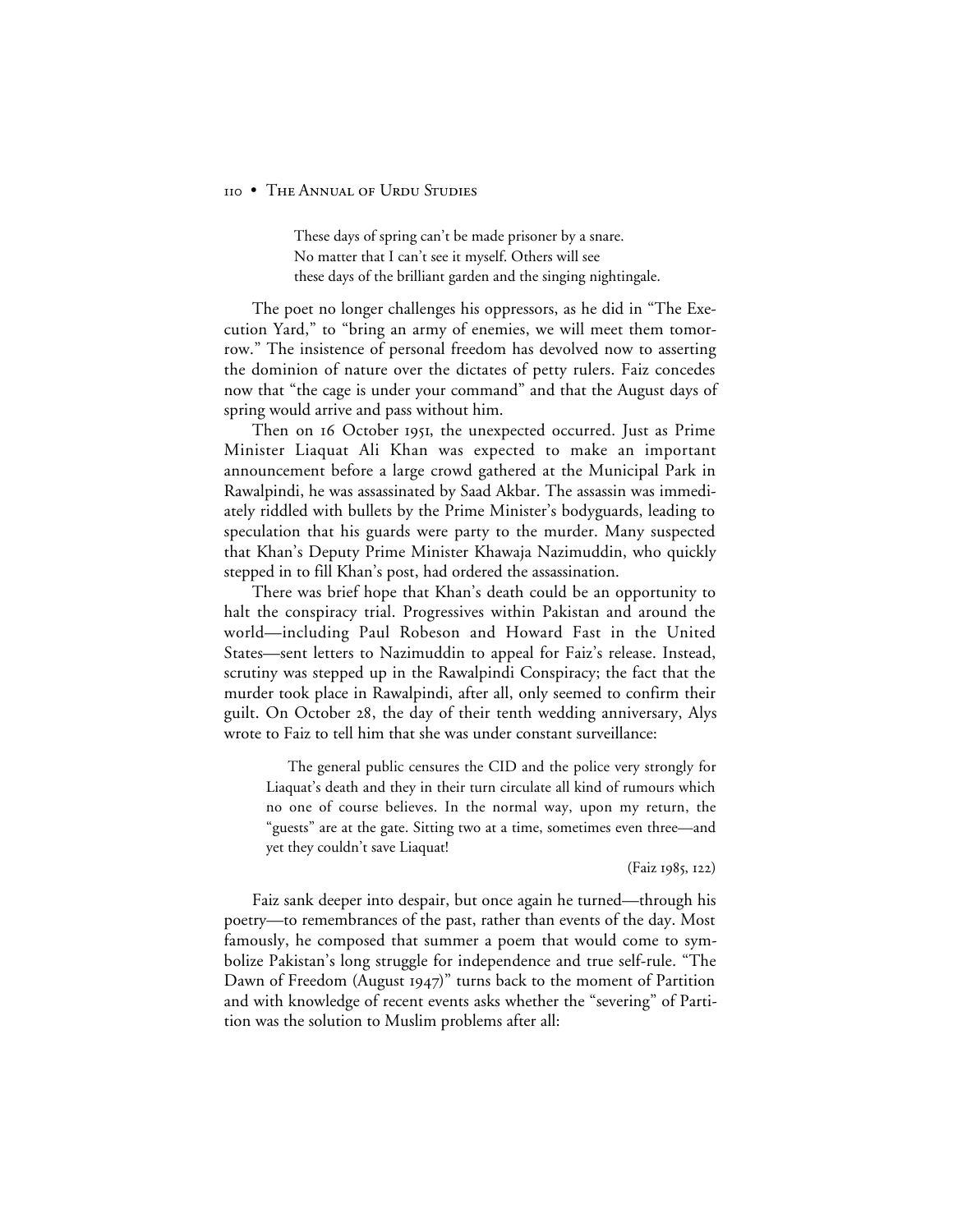# TED GENOWAYS • III

This leprous daybreak, this night-bitten dawn, this is not the dawn we awaited with longing sighs; this is not the dawn that drew our friends on believing that, somewhere in the desert of these skies, they would find the resting-place of the stars, somewhere find where night's sluggish tides reach shore, somewhere find the boat of heartache and drop anchor.

When we friends set out by the secret byways of youth how many hands bid us stay, pulling at our hems! From eager bedchambers in the palace of truth, sweet arms kept crying out, flesh calling us to come; but dearer was the seductive face of daylight, dearer still her robe aglow with sprites: my longing seemed to buoy me, my weariness grew light. It is said that the division of day from night is done, it is said our goals are realized and unflawed; but only the ways of our hurtful leaders are new-sprung, collective joy decreed, the anguish of separation outlawed.

The fire in our livers, the burning in our hearts, the riots in our eyes this severing cannot cure any of these. When did that dear morning wind arrive—and must it go yet? The lamps on these byroads have not felt its breeze; no one has come to lighten this night's heavy load yet, our heart's inheritance has not been bestowed yet. Come with me, come, our goal lies down the road yet.

Though clearly the most overtly political and direct poem of Faiz's prison years, "The Dawn of Freedom" still relies on a number of stock metaphors, most significantly *hijr*—translated here as "the anguish of separation." As Aamir Mufti eloquently argues:

the desire for justice, the steadfastness in face of suffering and oppression, and the belief in a new dawn, are complicated by the "partitioned" nature of the collective subject. In other words, the significance for me of Faiz's repeated use of *hijr* and of its derivatives is that it imbues the lyric experience of separation from the belovèd with a concrete historical meaning—the parting of ways or leave-taking that is Partition.

 $(1997, 202)$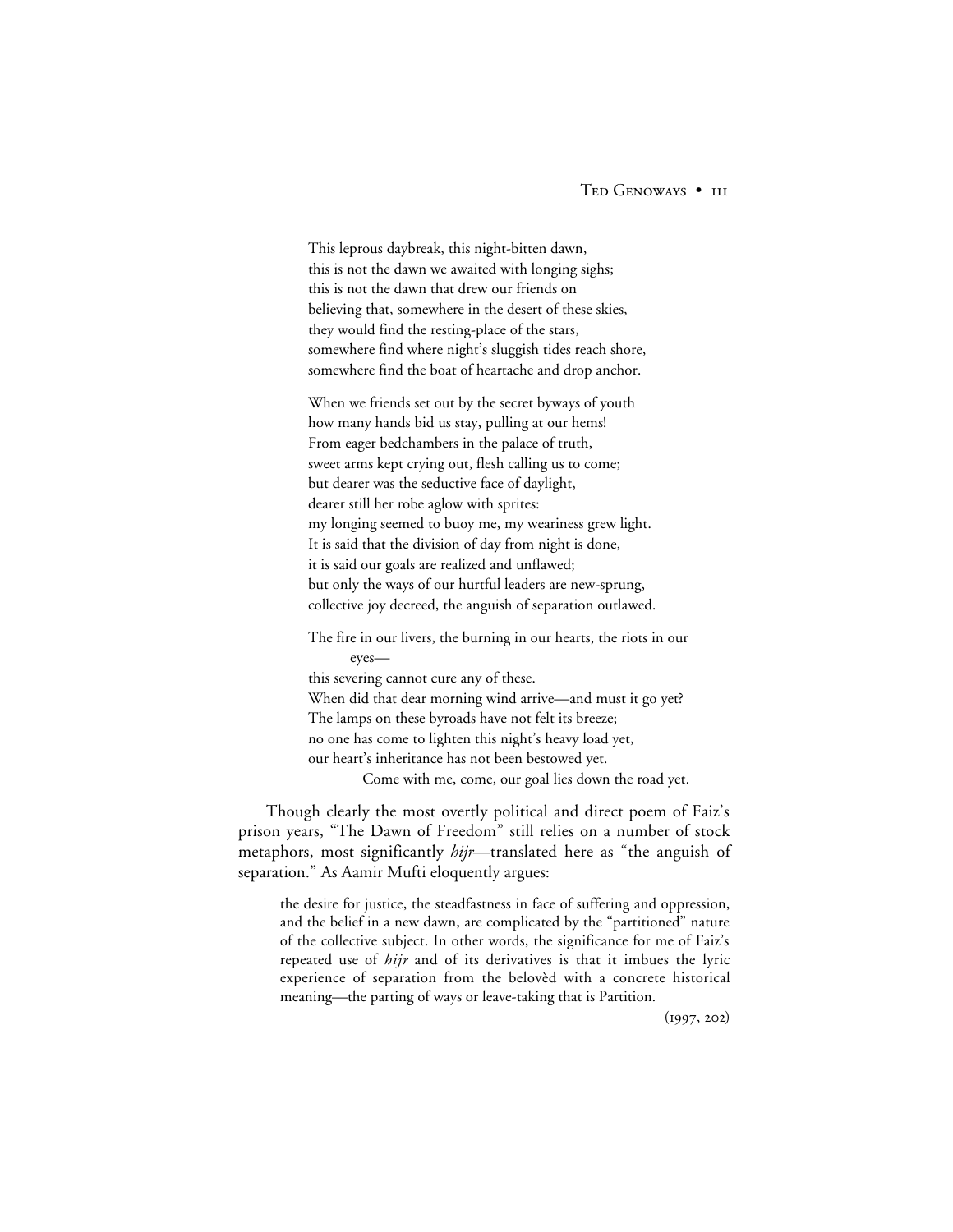This notion begins to surface even in Faiz's letters during this period. Responding to Alys's anniversary letter, he wrote her on October 30:

You have mentioned how alone you are. I know how hard it must be for you. How heavy must be these hours of separation. One can't wipe them off one's mind. But one can certainly lessen the pain by recalling how good were the days that are gone—and how good will be the days that shall come. At least, that's what I do. Since the day the gate of the jail was locked shut after me, I sometimes unravel the past to its very warp and woof. Then weave it together again in diverse manners. At other times, I try to catch the coming days in my imagination—then design with them all sorts of futures. It's a useless pastime—that I know. Dreams can never be set free from the chain of the realities. But at least for a short while one can use one's imagination to lift oneself out of the surrounding mire. Escapism is bad, but when one's hands and feet are tied down it's the only way to freedom. Thanks to such thoughts I now find the bars of the prison insignificant and illusory. Very often I don't even think of them.

 $(Faiz 1985, 122-3)$ 

This conflation of the belovèd with the belovèd country—through the conventional theme of *hijr—*allowed Faiz to take his familiar imagery to new heights. If the true country of Pakistan, "the dawn we awaited with longing sighs," has not yet arrived, then he may address his nation with the same sense of longing he feels for his absent wife. This union of the personal and political is most manifest in the poem "Two Loves," which begins with the extremely conventional gesture of addressing Saqi, the wine-bearing muse of Persian poetry, in exclamatory declarations of love, before revealing midway the poem's central conceit:

\*

**I**

Oh rose-like Saqi, fresh yet in my memory

are those days whose bright mirror still vibrates with her; those moments we met, like an opening flower,

the moments, like fluttering heartbeats, I waited for her—

Lo!—hope, roused by the sad heart's good luck;

lo!—that love's night of heartache had come to end;

lo!—that those sleepless stars of sorrow were sinking,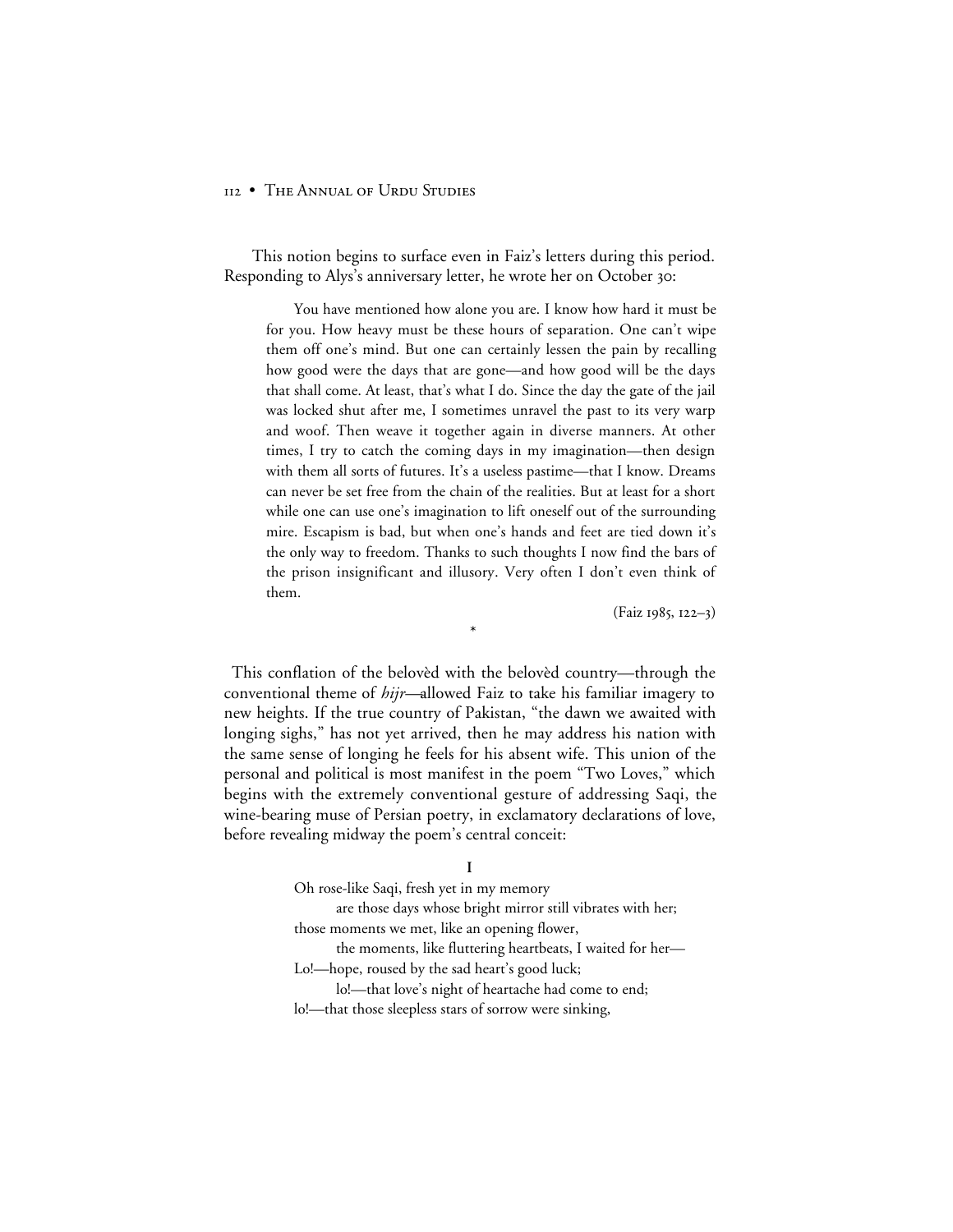that promised joy so long dormant had awakened.

From this rooftop the sun of your beauty will rise, from that corner its rays red as henna will dawn, from this doorway your steps like quicksilver will flow, by that pathway your twilit dress will blossom! Fevered days too have I known, separation's pangs, when lament was forgotten in the soul's sorrow, each night's dark load so heavy, the heart was crushed, each morning's flame piercing it like an arrow.

In solitude, how could I keep from thinking of you? What refuges did my sad heart not seek? Sometimes I felt the hand of the morning-breeze on my brow, sometimes I put my arms around the moon's neck.

#### **II**

In this same way I have loved my darling country; in this same way my heart has pounded with devotion to her; in this same way my passion has sought the respite of a resting-place, in the curve of her cheek, in the curls of her hair.

In this same way, to that sweetheart world, my heart and eyes have called out with laughter, cried out with tears. All the demands of her summons I have fulfilled; I made light every pain and calmed every fear. No bidding toward ecstasy ever went unheeded, never did the bell's echo return to the tower alone. The heart's ease, creature comforts, a station in life, all the connivers shrewd advice, forgotten.

What befalls all travelers on that road befell me,

a solitary prison cell, my name ridiculed in the market; self-anointed holy men from their pulpits thundered, dictators roared from their seats of power.

No treacherous arrows were spared me by strangers,

no scorn was omitted by those most esteemed, but my heart feels shame neither for this love nor that love; there is every scar on this heart but the scar of shame.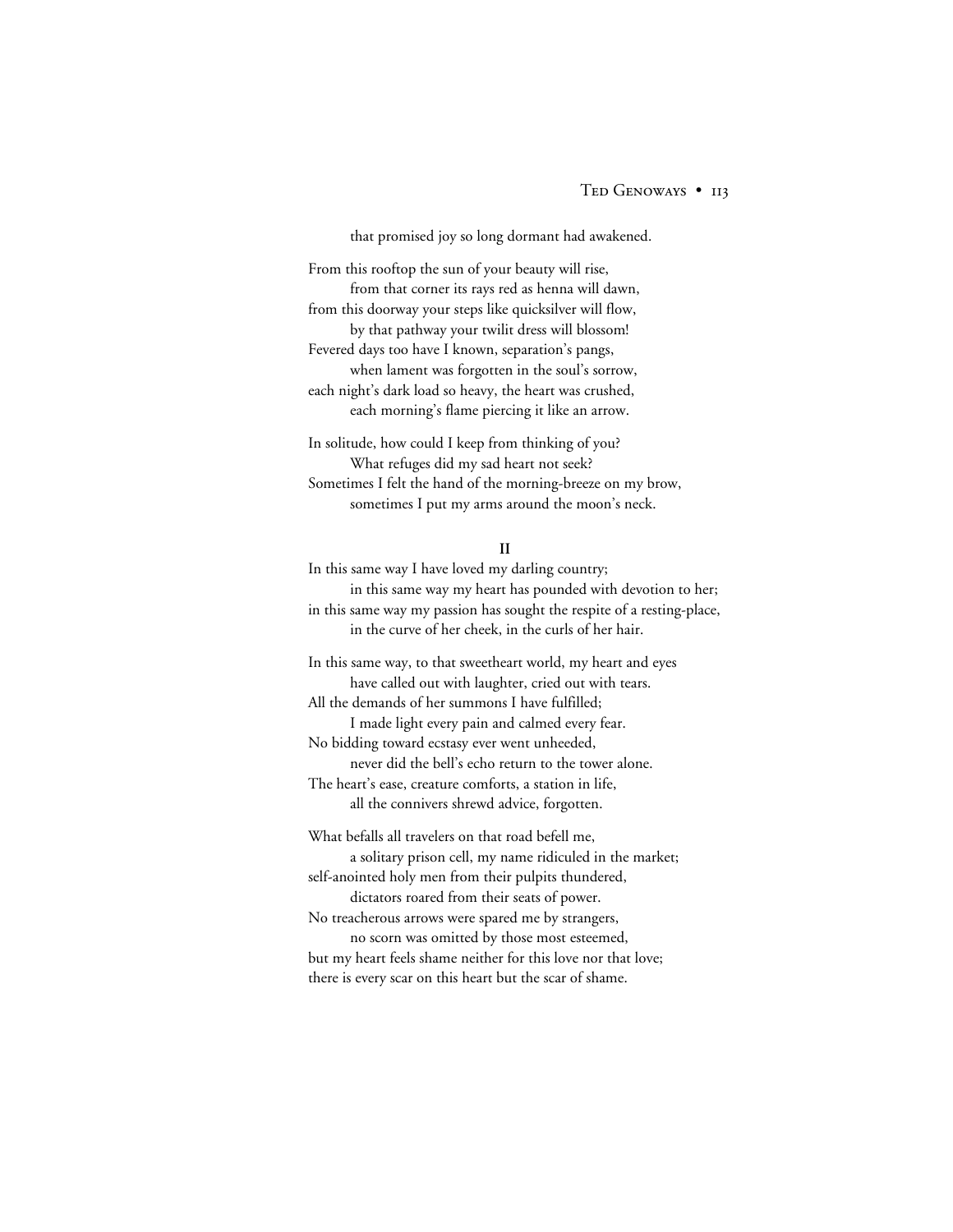By using only loose rhyme and discarding the incantatory traditional forms he had previously favored, Faiz places the emphasis firmly on his subject matter—the division of the lover from the belovèd in section one and the division of the belovèd country in section two. The poem is not only literally partitioned into halves, but the middle octave is cleft for the dramatic effect of interrupting the lover at the height of his fervor—asking "What refuges did my sad heart not seek?"—in order to insert: "In this same way I have loved my darling country; / in this same way my heart has pounded with devotion to her." The insistent repetition of "in this same way" conjures the ghazal, but in this case the parallel structure is used to emphasize the thematic similarities of the two halves of the poem. As the poem closes, Faiz returns to the defiant stance of his earliest prison poems, claiming that though he is confined to "a solitary prison cell, my name ridiculed in the market," his heart "feels shame neither for this love nor that love"—meaning the love of his wife nor the love of his unrealized dream for post-Partition Pakistan.

The late poems of *Dast-e Şabā*, composed in the first nine months of 1952, thus, become its most fully realized. Relying less on traditional structures and predetermined rhetorical turns, the poems aspire to more imagistic inventiveness and are, at times, strikingly unpredictable, as in the poem, "Prison Nightfall":

> Rung by rung, night descends its spiral staircase of stars. A breeze passes gently by, as if words of love had been whispered. Trees in the prison courtyard, like exiles with heads bowed, are absorbed in embroidering arabesques on the skirt of the sky. On the crested roof are glittering the beautiful fingers of moonlight, dissolving star-shine into dust and washing the blue sky into white. In the green corners, dark shadows collide as if the ache of separation might eddy and fill my mind.

But one thought keeps running through my heart how sweet these moments are. Though there are those who may concoct tyranny's poisons,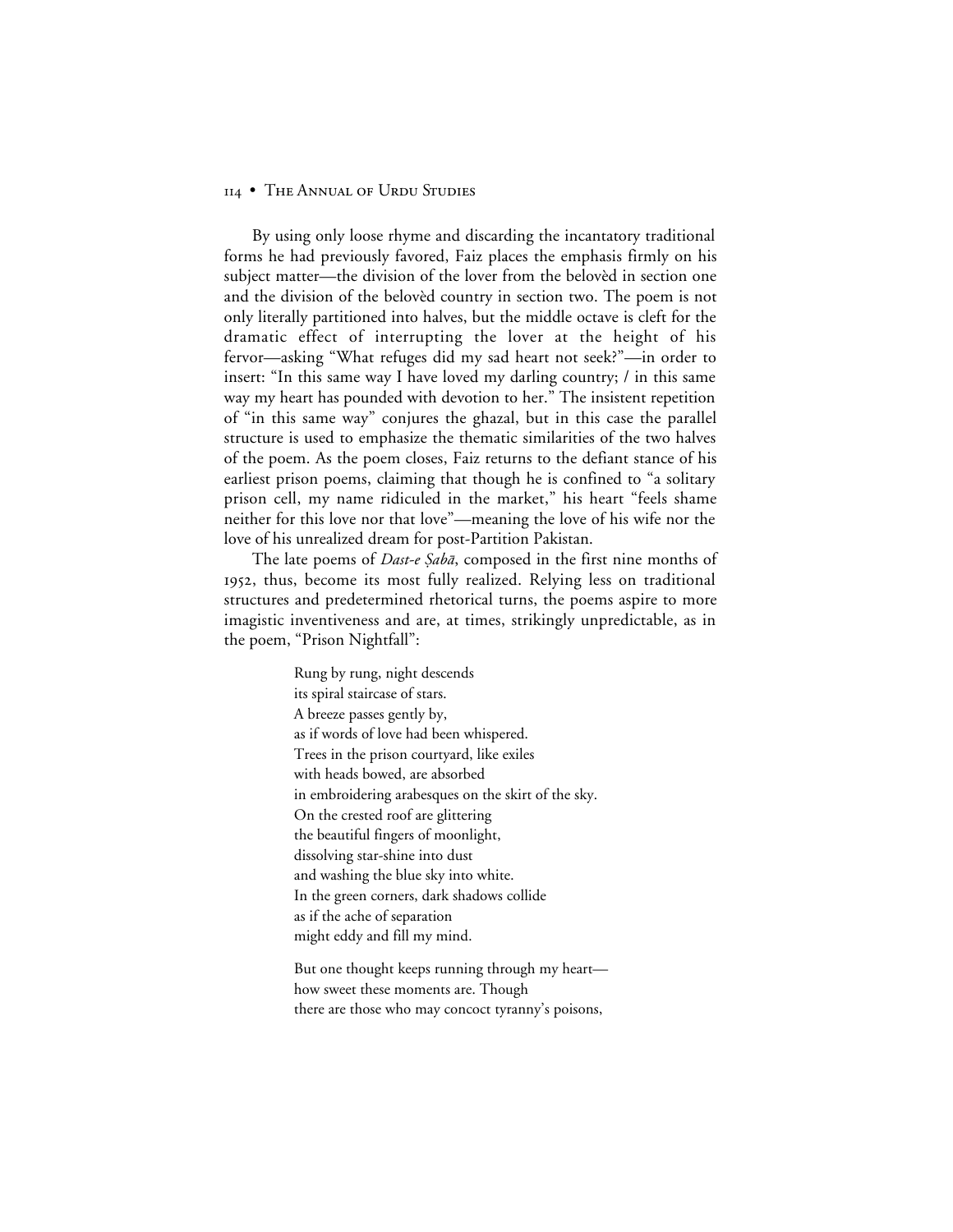they will have no victories, not today or tomorrow. So what if they douse the candles in rooms where lovers meet? If they're so mighty, let them snuff out the moon.

In describing the Spanish poets of this same era, Robert Bly has written, "Difficult poetry of the true and vigorous sort does not move from idea to idea, from mind to mind, but moves from the anguished emotions to the intellect and back" (2001, xv). A poem like "Prison Nightfall" is exactly what he means. The poem is far from narrative, but its tropes link in intuitive linear ways—what Hart Crane called "lyric logic"—so that the images are neither scattered like beads from an unstrung necklace, nor strung too tightly together. After this impressionistic succession, the poet feels as if *hijr* ("the ache of separation") "might eddy and fill my mind." Again the mention of separation, the invisible specter of Partition, moves the poem from the personal to the political.

Interestingly the closure of "Prison Nightfall" returns to the rhetorical turn of "These Days of Manacle and Stake," but with greater success. Here the poet allows that rulers may be able to "douse the candles in rooms / where lovers meet," as he granted earlier that "the cage is under your command." However, rather than baldly asserting "you do not command / these days when the garden brightens into rose-fire," comparing their small power to nature directly, Faiz instead challenges these rulers to demonstrate their superiority: "If they're so mighty, / let them snuff out the moon." The parallel structure is more fully realized as well—showing their power over a candle but not the moon, rather than over a prison cell but not the rose garden.

The promise of these stylistic advances in the last poems of *Dast-e* Sabā is fulfilled in the poem, "Bury Me Under Your Streets." Shuttling brilliantly from rhetoric to image, from argumentation to emotional evocation, it moves, as Bly says the best difficult poems do, "from the anguished emotions to the intellect and back":

> Bury me under your streets, O my beloved country, where today men dare not pass with heads held high, or where lovers of you who wish to pay tribute, must fear for their lives and come around on the sly. Good men suffer this new law and decree where stones are locked up and dogs run free.

It is too much for tyranny's trigger-happy hand, if your name is invoked even by extremists.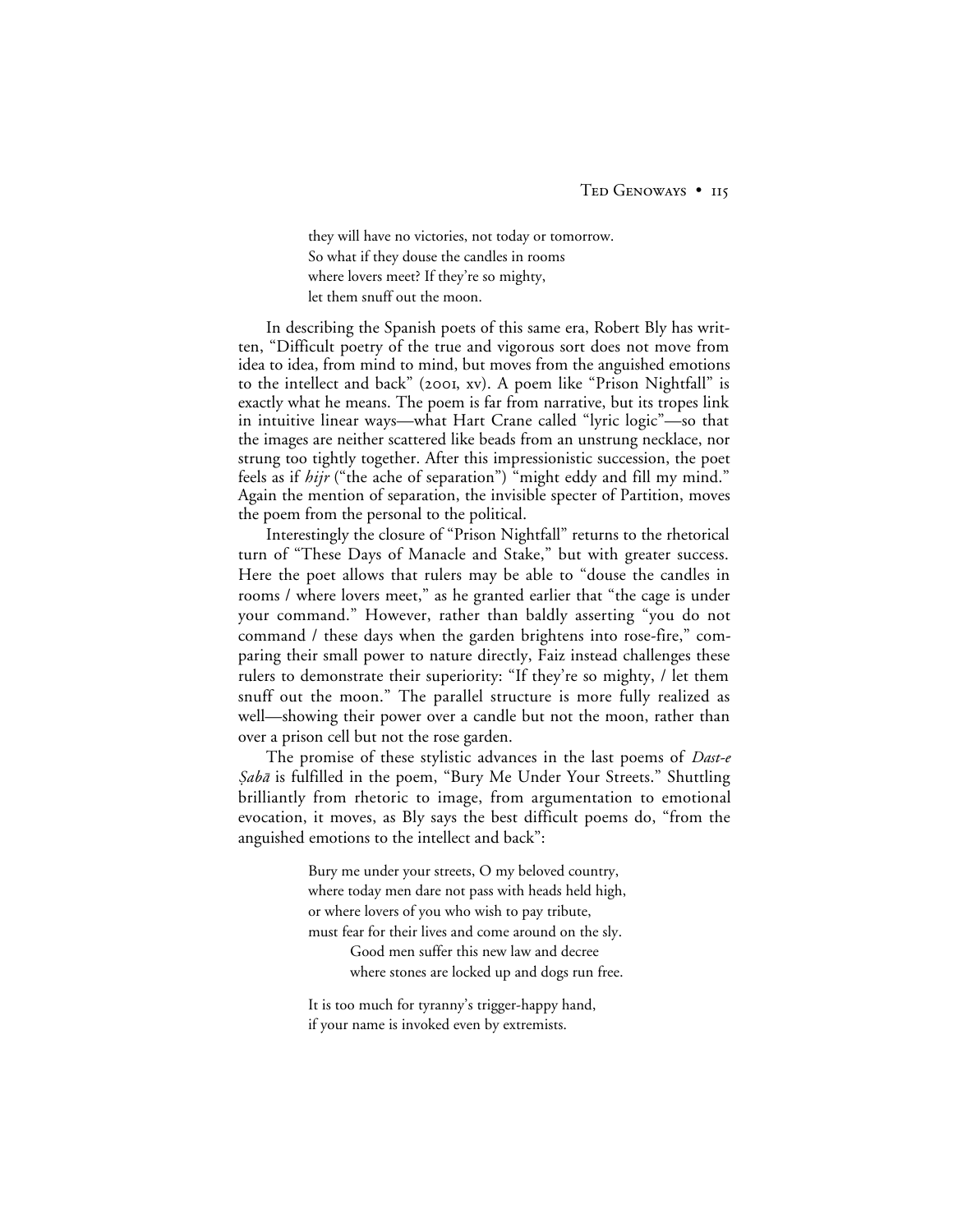When power-starved men are both accuser and judge, who will defend us, where can we seek justice?

But man somehow spends the days he must spend, away from you, as mornings come and evenings end. As the prison grating darkens, my heart remembers that somewhere under these stars, you brush out your braids. When the links of my chain begin to shine, I think that somewhere day breaks over your sleeping face.

> I live, in short, in the fantasies of nightfall and dawn; I live in the shadow of walls, in the gate's closed palm.

This is the same war tyrants and true men have always fought; their tactics are not new, and neither are ours. They have always set fires and we turn them to flowers; their tricks are not new, and neither are ours.

That's why I don't complain about my fate; or let my imprisoned heart start to quake. If today I am away from you, tomorrow we'll be together; this separation of one night is nothing to us. If today our enemies ride high, playing God, so what? their reign of four days is nothing to us. Only those who hold to their vows under such scrutiny

are safe from night-and-day's endless mutiny.

The poem's opening phrase, "Bury me under your streets," means literally, "Let me be a sacrifice to your streets" ("Nisār main terī galyōn kē"). A common Urdu phrase ("Let me be a sacrifice to—") is usually completed by some expression of religious devotion, but here Faiz uses the structure ironically, preferring to be a sacrifice not to some higher power but to the streets of his belovèd country. Stanza two continues with the direct address of poet to his country, but stanza three shifts to the personal and the addressee is now the belovèd, whom the poet imagines in her bedchamber and he sits confined in his cell. Stanza four seems to return to addressing the country, but in the concluding stanza five, that shift is called into question. The climactic lines—"If today I am away from you, tomorrow we'll be together; / this separation of one night is nothing to us"—can be read equally literally as an assurance to the poet's lover or to his country. The "reign of four days" would seem to apply most directly to the four years of Pakistani government, but even this is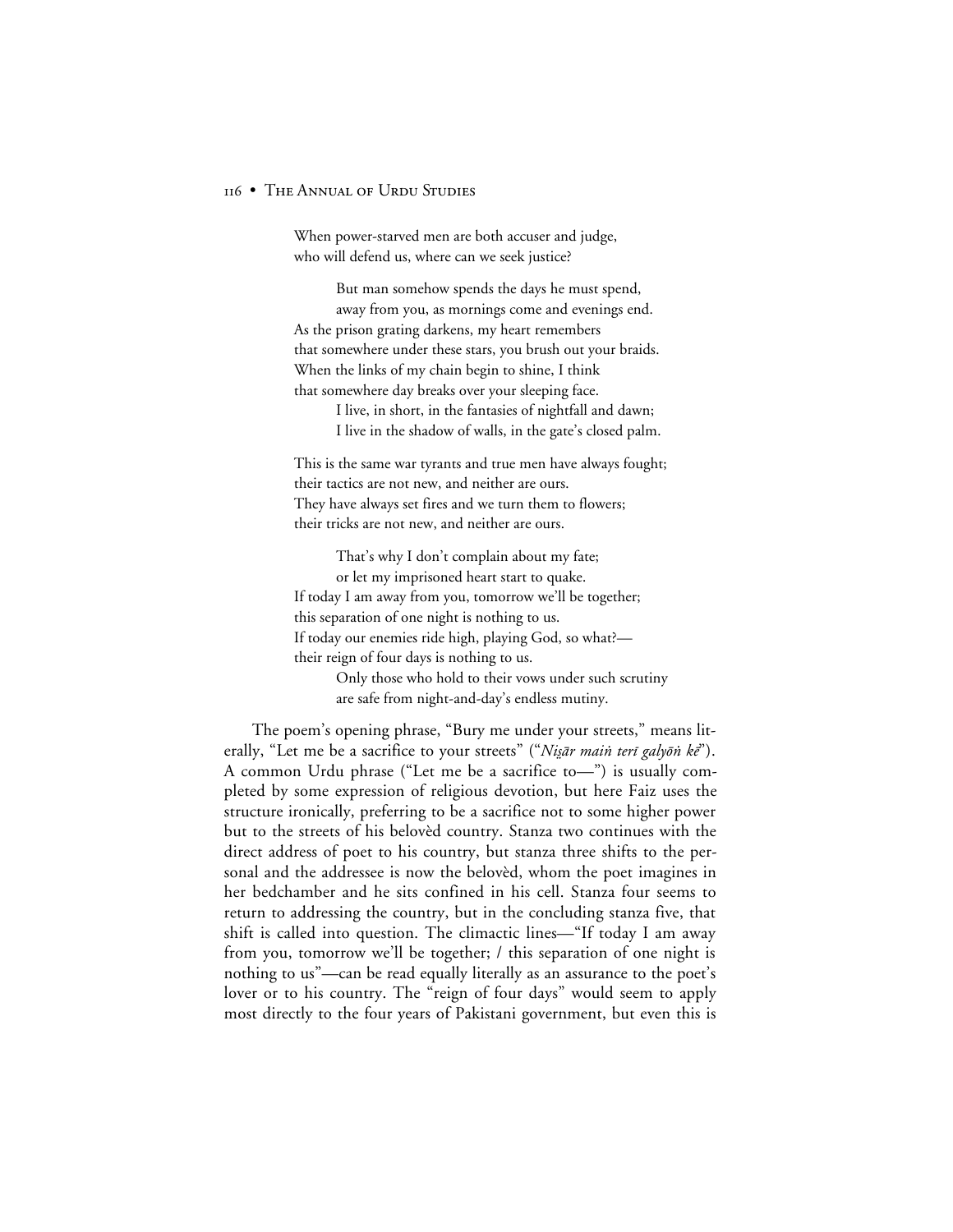reduced to the human level of two lovers separated by but a few days. The final couplet puns on the word "vows," meaning either marriage vows or vows of allegiance to the mother country, and asserts that these principles alone are enough to undo "night-and-day's endless mutiny." Returning again to the natural world, Faiz implies that mere men cannot "snuff out the moon," but those who hold to their vows of love will survive the succession of daybreaks and nightfalls and the succession of nation-states.

On December 22, Dast-e Şabā was released at a well-attended ceremony at the Argentina Hotel in Lahore. The book begins with a short introduction by Faiz himself, a small polemical on the responsibility of the artist. Though he never overtly mentions the circumstances of his arrest or imprisonment, he wonders whether Ghalib's famous statement that "an eye which cannot perceive an ocean in a drop of water is not a discerning eye" would not now bring him under scrutiny as "a supporter of propaganda in literature. If instructing a poet to perceive an ocean in a drop is not an obvious attempt at propaganda, then what else is it?" Faiz, however, asserts that mere perception of a hidden ocean is no longer enough:

[T]he poet's work is not only perception and observation, but also struggle and effort. A full comprehension of this ocean of Life through the live and active "drops" of his environment depends upon the poet's depth of perception. To be able to show this ocean to others depends upon his control over his art; and his ability to set in motion some new currents in the ocean depends upon the fire in his blood and the zeal of his passion. Success in all three tasks demands continuous toil and struggle.

 $(1963, 3-4)$ 

Within the walls of Hyderabad, the prisoners also learned of the publication of *Dast-e Şabā*. Syed Sajjad Zaheer remembered that "we had heard these poems from the lips of Faiz himself and had also read them repeatedly, but all those prisoners who had a literary taste were overjoyed at the publication of the volume"  $(1989, 41)$ . The inmates obtained permission from the prison officials to throw a party. Though the outcome of their trial was increasingly certain, they celebrated that some part of their story would be known. Within a few months all fifteen men charged in the Rawalpindi Conspiracy trial were convicted of crimes of varying seriousness. Though none in the end were sentenced to death, all were eventually sentenced to additional years in prison, including Faiz who would not be officially freed until his sentence expired in April 1955.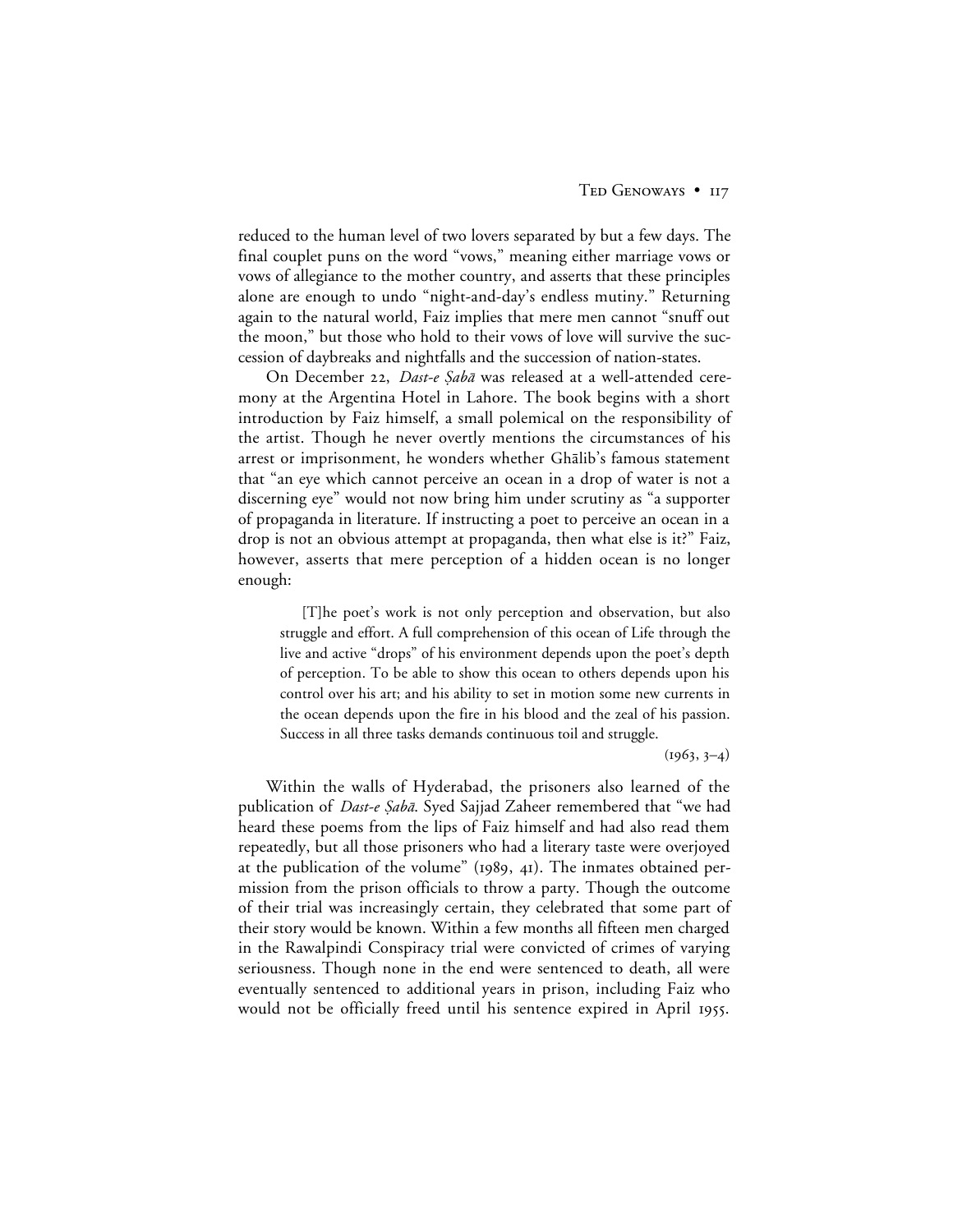Many years later, however, Zaheer refused to dwell on the particularities of the trial or his imprisonment; he insisted:

long after the people forget all about the Rawalpindi Conspiracy Case, the Pakistani historian, when he comes across the important events of 1952, will consider the publication of this small book of poems as a most important historical event.

 $(ibid.) \Box$ 

# **Works Cited**

Adorno, T.A. 1974. "Lyric Poetry and Society." Telos 20 (Summer): 56-71.

- Ali, Agha Shahid, ed. 2000. Ravishing Disunities: Real Ghazals in English. Middleton, Conn.: Wesleyan University Press.
- Bly, R. 2001. Preface to *The Selected Poems of Miguel Hernández: A Bilingual Edition*, edited by Ted Genoways. Chicago: University of Chicago Press.

Dawn, March 13, 1984 <http://dawn.com/events/Mughal/1984.htm>.

- Faiz, Ahmed Faiz. 1954. Dast-e Şabā. Amritsar: Azād Book-Depot.
- —. . "Introduction to *Dast-i Saba*." *Mahfil: A Quarterly Magazine of South Asian Literature* **1** (**1**): 3–4.
- —. 1985. "Faiz to Alys to Faiz: Some Prison Letters." *Annual of Urdu Studies* 5:  $117 - 25$ .
- —. . "Faiz on Faiz: From Daste Tahey Sang." In *An Introduction to the Poetry of Faiz Ahmed Faiz*, edited by Imdad Husain. Lahore: Vanguard.
- Faiz, Alys. . *Over My Shoulder*. Lahore: Rahmat Shah Afridi.
- Forché, C., ed. . *Against Forgetting: Twentieth-Century Poetry of Witness*. New York: W.W. Norton & Co.
- Genoways, T., ed. 2001. The Selected Poems of Miguel Hernández: A Bilingual *Edition*. Chicago: University of Chicago Press.
- Ishaque, M. 1989. "The Story of the Prison House." In *An Introduction to the Poetry of Faiz Ahmed Faiz*, edited by Imdad Husain. Lahore: Vanguard.

Kiernan, V.G., ed. . *Poems by Faiz*. London: George Allen & Unwin, Ltd. London Times, March 10, 1951.

Mufti, A.R. 1997. Enlightenment in the Colony: The Jewish Question and Dilemmas in Post-Colonial Modernity. Ph.D. diss., Columbia University.

Orr, G. 2002. *Poetry as Survival*. Athens: University of Georgia Press.

- Padgett, R., ed. 1987. *The Teachers and Writers Handbook of Poetic Forms*. New York: Teachers and Writers Collaborative.
- Stonov, N. and K. Darrell, eds. . *In the Past Night: The Siberian Stories of Dmitry Stonov*. Lubbock: Texas Tech University Press.